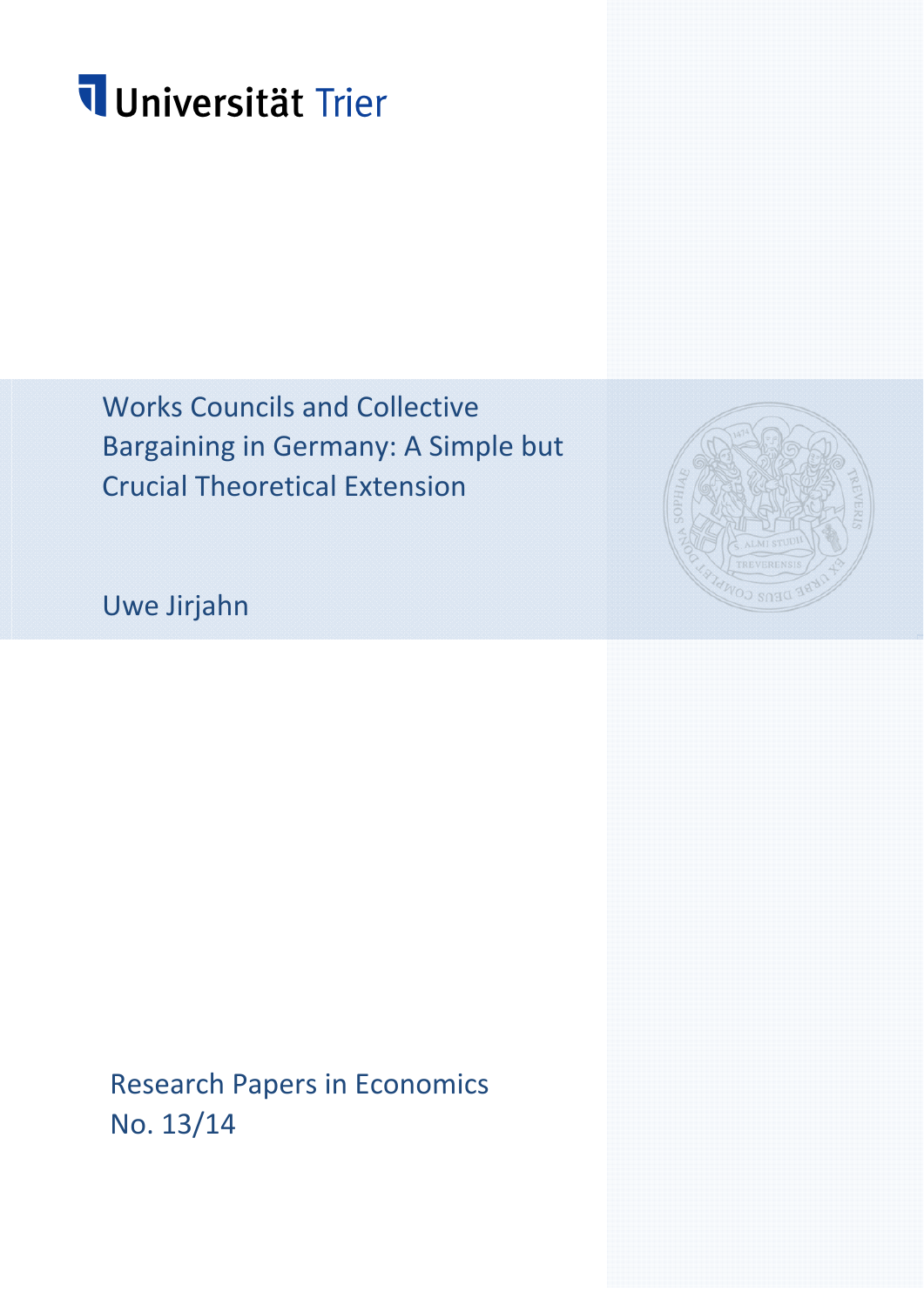## **Works Councils and Collective Bargaining in Germany:**

#### **A Simple but Crucial Theoretical Extension**

Uwe Jirjahn

*University of Trier, Germany* 

**Abstract:** A model by Huebler and Jirjahn (2003) suggests that rent-seeking activities of works councils are more limited in establishments covered by collective bargaining. The model predicts that works councils should have a stronger productivity effect and a weaker wage effect in covered than in uncovered establishments. While empirical studies have provided supporting evidence for the predicted productivity effects, the results on the wage effects of works councils in covered and uncovered establishments are very mixed. This article extends Huebler and Jirjahn's model to reconcile the empirical findings. The extended model takes into account that collective bargaining coverage not only limits the opportunities for rent-seeking activities but also strengthens the effectiveness of performance-enhancing work practices negotiated between employers and works councils. The latter influence of collective bargaining coverage can result in a higher wage effect of works councils in covered establishments.

**JEL:** J24, J31, J51, J53.

**Keywords:** Works Council, Collective Bargaining Coverage, Productivity, Wages.

**Address for Correspondence:** Uwe Jirjahn, Universität Trier, Fachbereich IV, Lehrstuhl für Arbeitsmarktökonomik, Universitätsring 15, 54286 Trier, Germany, Email: jirjahn@uni-trier.de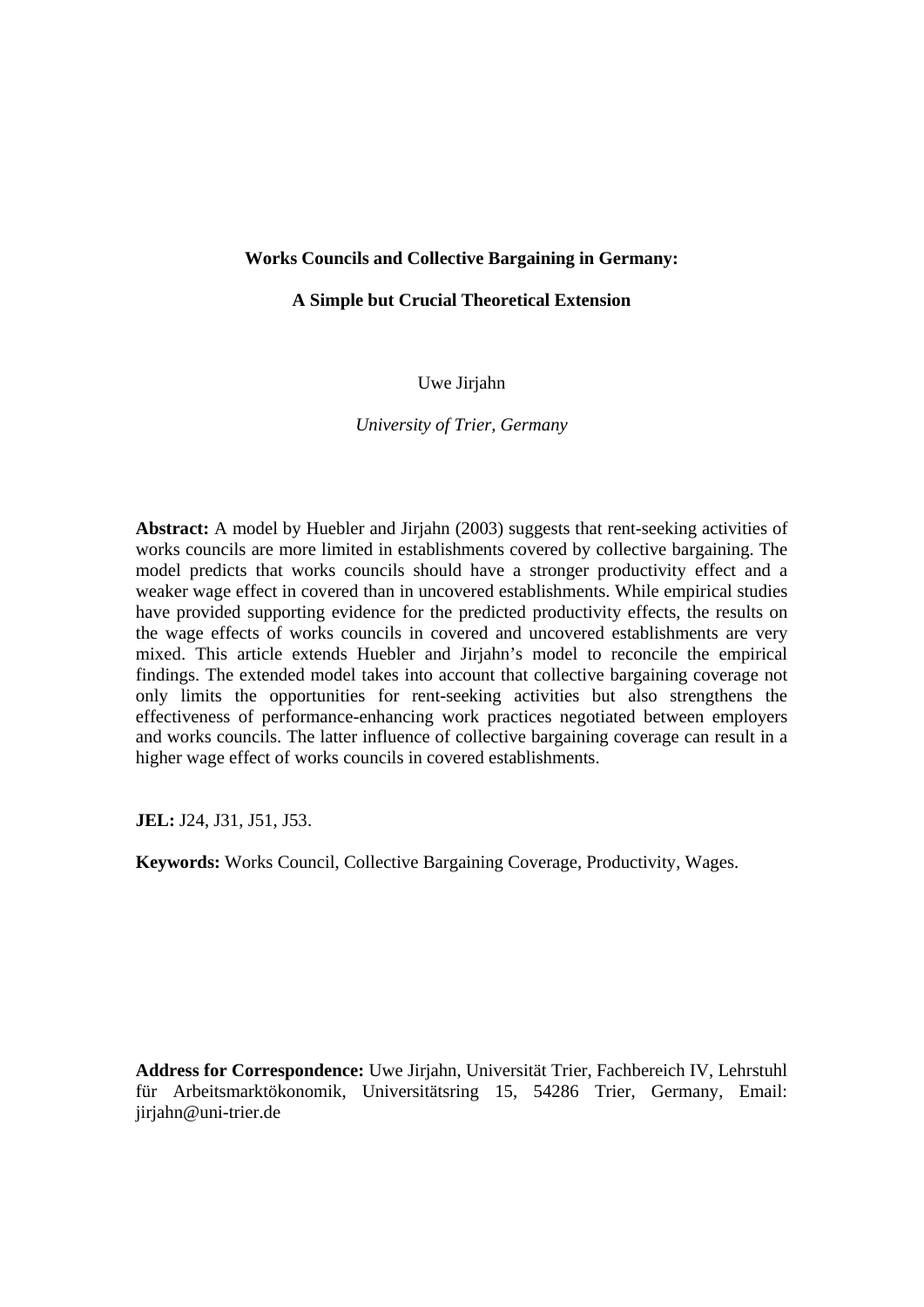#### **1. Introduction**

German works councils have attracted considerable attention as an alternative form of worker representation to promote industrial democracy and to improve both economic performance and the quality of working life. They provide a highly developed mechanism for establishment-level codetermination. While works councils play an important role in corporate governance in many West European countries, a unique feature of German works councils is that they have acquired quite extensive powers (Jenkins and Blyton 2008, Rogers and Streeck  $1995$ ).<sup>1</sup> These powers have even been strengthened by the actively debated 2001 amendment of the Works Constitution Act (WCA), the law that governs the works council system. German works councils have also received attention outside Europe. In the U.S., a discussion on mandating German-style works councils has been spurred by a sharp decline in union density and the growth of a 'representation gap' (Freeman and Rogers 1999). Furthermore, economists have shown a strong interest in works councils. This is documented by a remarkably increasing number of econometric studies on their consequences for establishment performance and worker well-being (see Addison 2009 and Jirjahn 2011 for surveys).

 However, a more comprehensive understanding of the functioning of works councils requires that other parameters of the broader industrial relations system are taken into account. Huebler and Jirjahn (2003) have developed a model that analyzes the interaction of works councils with collective bargaining coverage. In Germany, collective agreements are usually negotiated between unions and employers' association on a broad industrial level. Employers are covered by a collective agreement if they are members of an employers' association.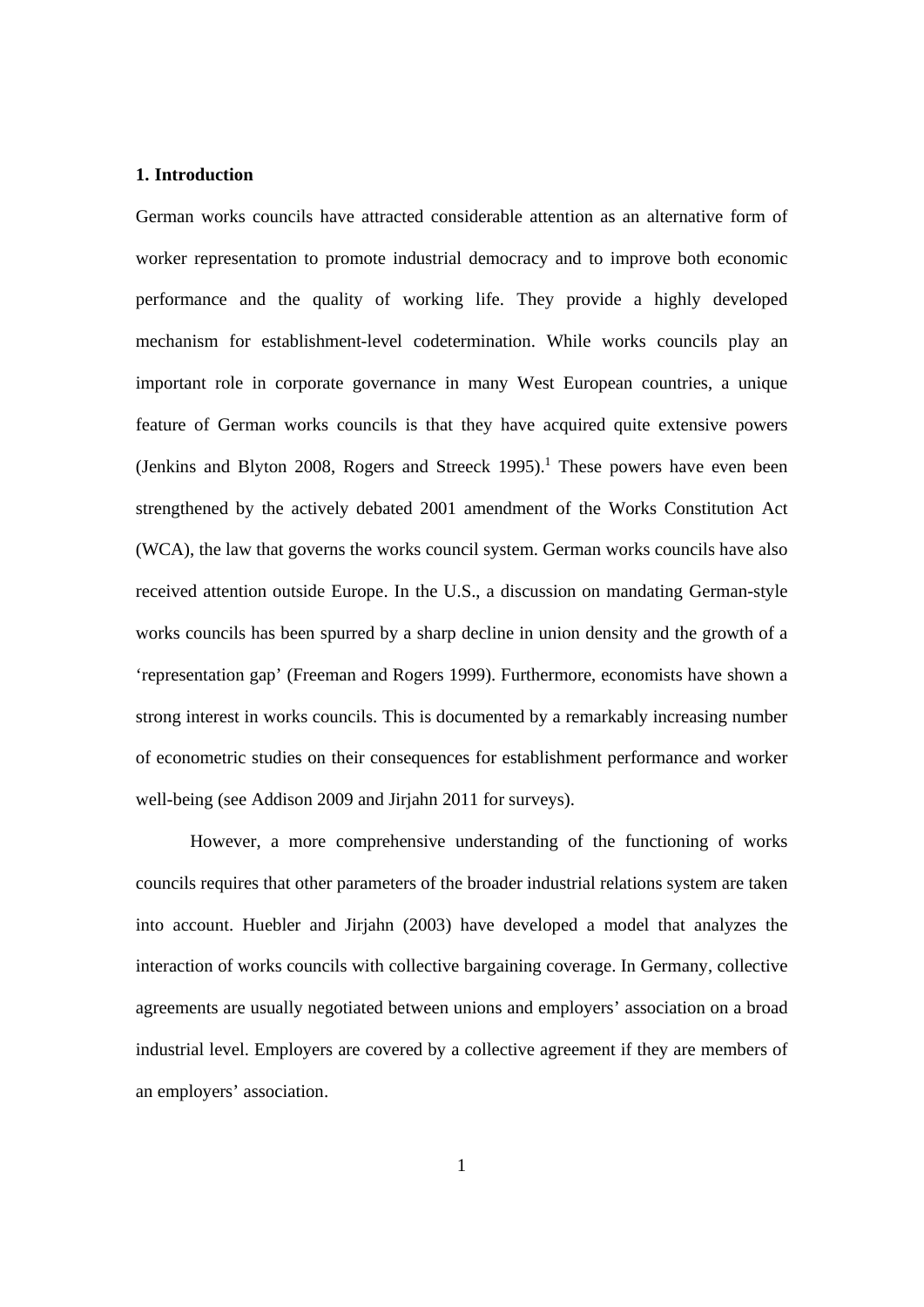Huebler and Jirjahn's (2003) model captures the idea that works councils have two faces. On the one hand, works councils can generate rents by playing a trust-building role. This trust-building role provides a mechanism for negotiating potentially productivity-enhancing works practices that otherwise cannot be implemented. On the other hand, works councils can use their codetermination rights for rent-seeking activities. They push through higher wages by threatening to hinder decisions. Huebler and Jirjahn argue that collective bargaining coverage influences whether the rentgenerating or the rent-seeking face dominates. When substantial distributional conflicts are moderated by unions and employers' associations outside the establishments, works councils have less opportunity for rent seeking so that they are more likely to be engaged in rent-generating activities. Huebler and Jirjahn's empirical results conform to this hypothesis. Works councils are associated with increased productivity in covered but not in uncovered establishments. By contrast, works councils have a less strong wage effect in covered than in uncovered establishments.

 A series of empirical follow-up studies have reexamined the interaction of works councils and collective bargaining. As to the interaction effect on productivity, most of those studies provide a remarkably clear pattern of results. They corroborate that collective bargaining coverage fosters positive productivity effects of works councils. Yet, as to the interaction effect on wages, the findings are very mixed. While some studies confirm a weaker wage effect of works councils in covered establishments, other studies obtain the result that the effect is stronger in covered establishments.

 This paper extends the model by Huebler and Jirjahn in order to reconcile the conflicting empirical findings. The extended model takes into account that collective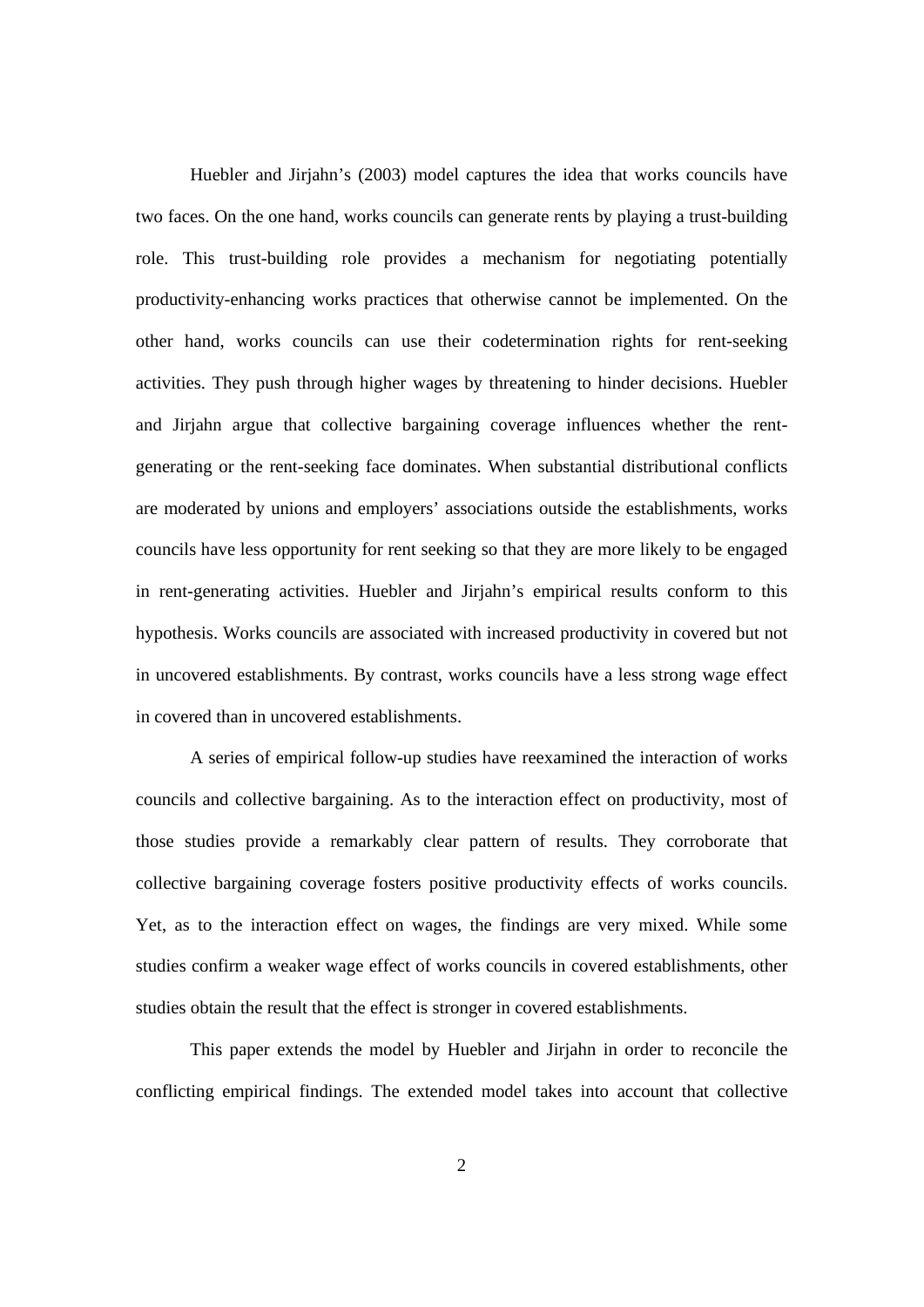bargaining can have two moderating influences. First, as in Huebler and Jirjahn's model, collective bargaining coverage limits the opportunities of a works council to engage in rent-seeking activities. Second, collective bargaining coverage increases the effectiveness of the work practices negotiated between works council and employer. Adding the second moderating influence to that considered by Huebler and Jirjahn has crucial implications. As to the productivity effect of works councils, the two moderating influences work in the same direction. They strengthen the positive productivity effect of works councils. However, as to the wage effect of works councils the two influences work in opposite directions. The first one lowers the wage effect of works councils. The second one increases the wage effect as more productive work practices imply a higher rent that can be shared by the employer and the workforce of an establishment.

 Thus, the extended theoretical model predicts an unambiguous interaction effect of works councils and collective bargaining coverage on productivity and an ambiguous interaction effect on wages. While the productivity effect of works councils should be clearly stronger in covered establishments, the wage effect should depend on whether the first or the second moderating influence of collective bargaining coverage dominates. If collective bargaining coverage primarily limits the opportunities for rent seeking, works councils should have a weaker effect on wages in covered than in uncovered establishments. Yet, if collective bargaining coverage primarily improves the effectiveness of the negotiated work practices, works councils should have a stronger wage effect in covered establishments.

 The predictions of the extended theoretical model can help explain why empirical studies have produced mixed results as to the wage effects of works councils in covered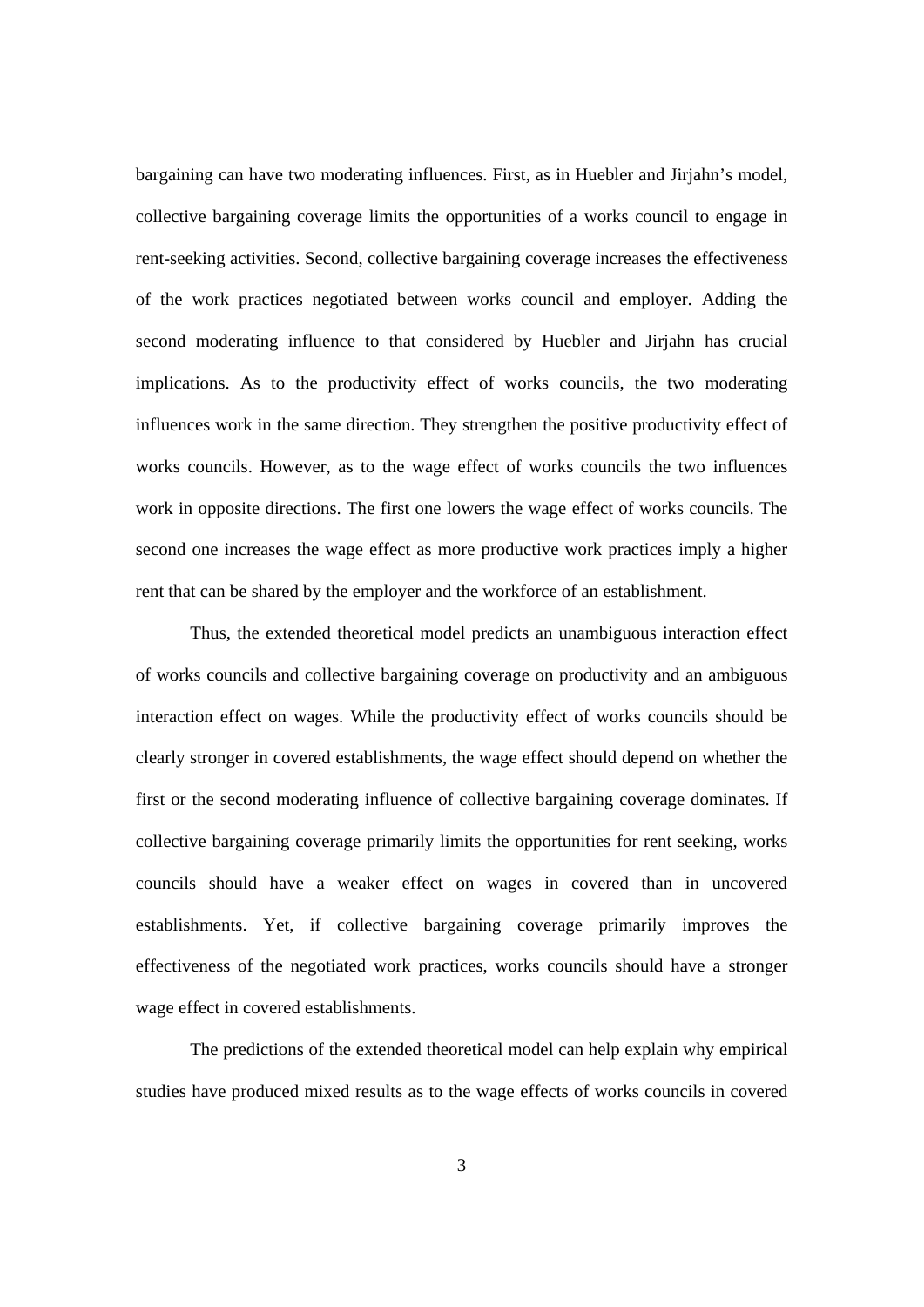and uncovered establishments. Those studies often differ in the industries or in the time period considered in the analysis. To the extent the relative weights of the two moderating influences of collective bargaining coverage vary across industries or have changed over time, it makes sense that some studies find a weaker and others a stronger wage effect of works councils in covered establishments.

 The extended theoretical model can also explain why empirical studies have produced mixed results only as to the wage effects but not as to the productivity effects of works councils in covered and uncovered establishments. The two moderating influences of collective bargaining coverage work in the same direction with respect to the productivity effects. Hence, it does not matter whether the first or the second influence dominates. This conforms to the fact that studies considering different time periods or industries have found a remarkably clear pattern of results. The productivity effect of works councils is stronger in covered than in uncovered establishments.

 The rest of the paper is organized as follows. The next section sets the context by describing the institutional framework and discussing past research. That section also provides a rationale for the two moderating influences taken into account in the theoretical model. The third section introduces the assumptions of the model. The fourth section derives the outcome of the negotiations between employer and works council. The fifth section compares the wage and productivity effects of works councils in covered and uncovered establishments. The sixth section concludes.

#### **2. Institutional Framework and Past Research**

Industrial relations in Germany are characterized by a dual structure of employee representation with both works councils and unions. Collective bargaining agreements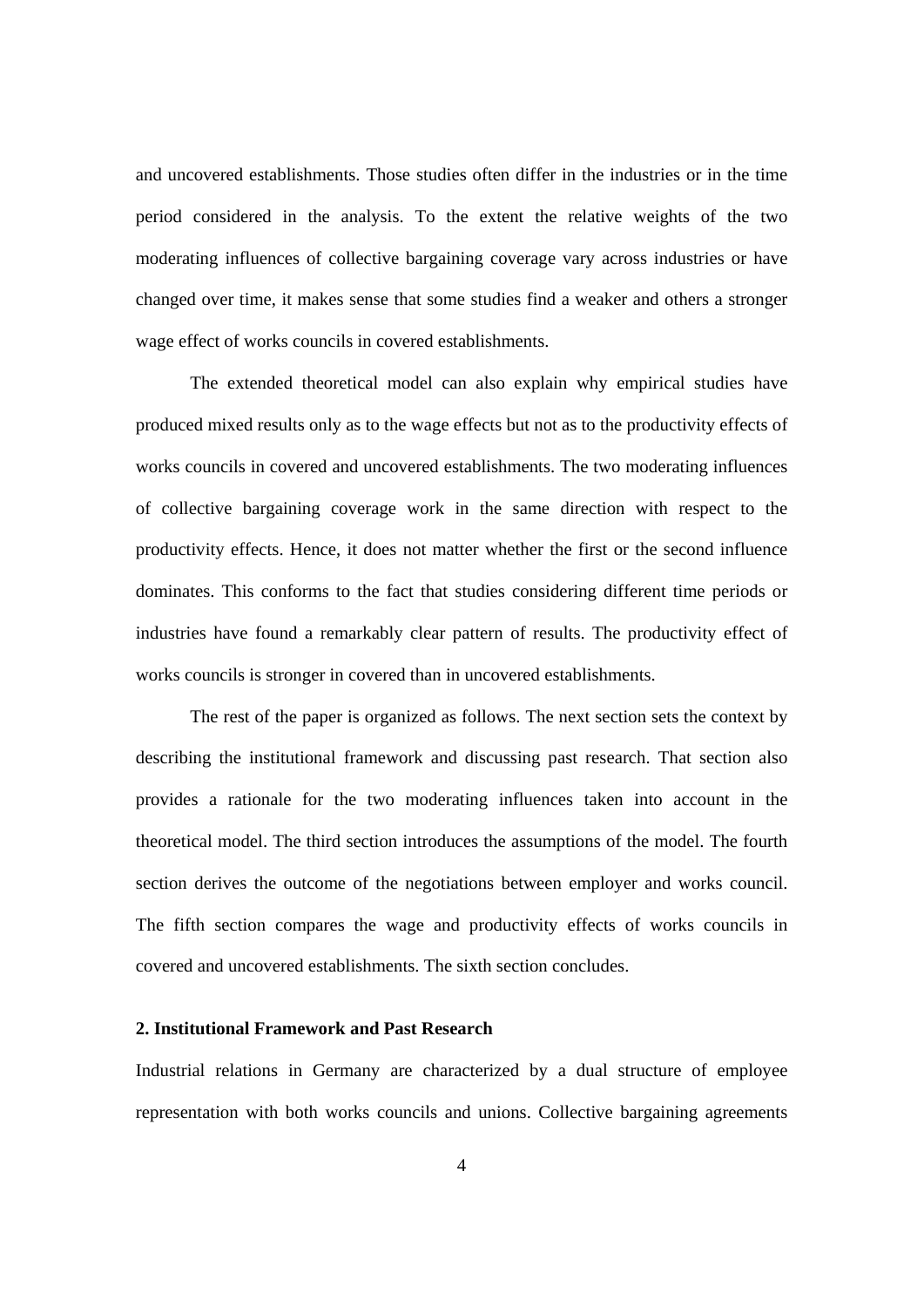are usually negotiated between unions and employers' associations on a broad industrial level. They regulate wage rates and general aspects of the employment contract. Typically, establishments are covered by a collective bargaining agreement if they are members of an employers' association. The share of establishments covered by firm-level agreements is very small.

 Works councils provide a highly developed mechanism for establishment-level codetermination. Their rights are defined in the WCA. The creation of a works council depends on the initiative of the establishment's employees. Hence, councils are not present in all eligible establishments. Works councils negotiate over a bundle of interrelated establishment policies. On some issues they have the right to information and consultation, on others a veto power over management initiatives and on still others the right to coequal participation in the design and implementation of policy. The functions of works councils are distinct from those of unions. Works councils do not have the right to strike. If council and management fail to reach an agreement, they may appeal to an internal arbitration board or to the labor court. Moreover, the WCA does not allow wage negotiations. The aim is to restrict distributional conflicts on the establishment level. Rather works councils are designed to increase joint establishment surplus. Council representatives are required by law to cooperate with management "in a spirit of mutual trust … for the good of the employees and of the establishment."

 There are two major explanations as to why works councils may play the intended role in cooperatively realizing mutual gains for the employees and the employer. First, many working conditions are workplace public goods (Freeman and Medoff 1984). A works council as a collective voice institution can aggregate worker preferences and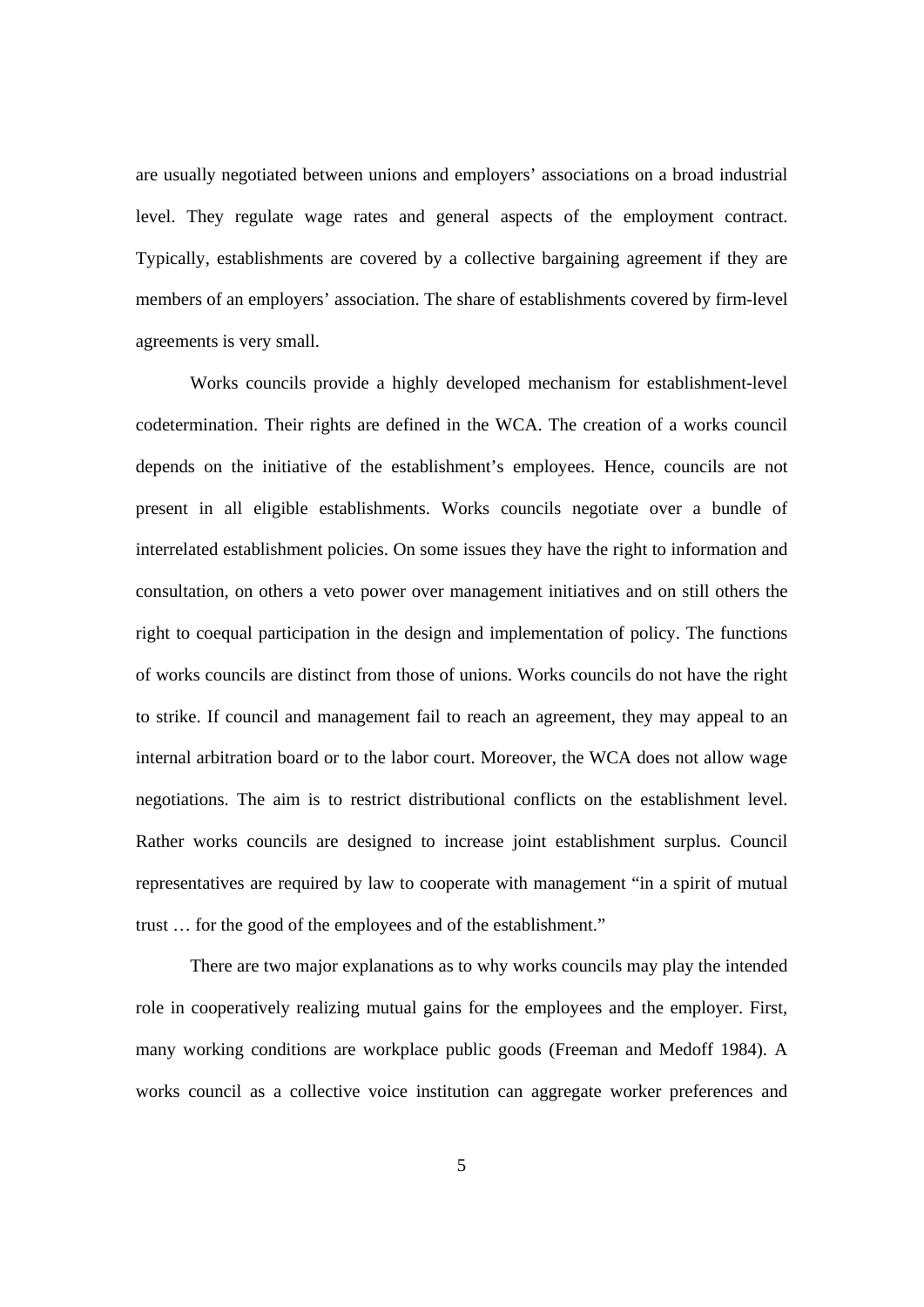communicate those preferences to management, helping to optimize the provision of workplace public goods and to implement an effective personnel management (Frick and Sadowski 1995). Second, employees will withhold effort and cooperation when an employer cannot credibly commit to take into account their interests. For example, workers fearing job loss due to organizational change may try to sabotage a managementinitiated restructuring of production. Worker representation is one way to protect the interests of the workforce (Freeman and Lazear 1995, Hogan 2001, Kaufman and Levine 2000, Smith 1991, 2006). The consultation rights of the works council help reduce information asymmetries between management and workers so that employees can better evaluate the employer's behavior. Moreover, the codetermination rights help the council prevent the employer from unilaterally taking action without considering workers' interests. Thus, a works council helps create binding commitments of the employer. This in turn increases workers' trust and fosters their cooperation with the implementation of performance-enhancing work practices.

 However, works councils may not only have a rent-generating but also a rentseeking face (Addison et al. 2001, Freeman and Lazear 1995). Even though the WCA aims at reducing distributional conflicts at the establishment level, a works council may engage in informal wage negotiations with the employer. The council can use its codetermination rights to obtain employer concessions on issues where it has no legal powers (Mueller-Jentsch 1995). If employer and works council fail to reach an agreement in the informal wage negotiations, the council can threaten to hinder decisions in areas where its consent is necessary. Moreover, the increased bargaining power makes the impact of the works council on work practices ambiguous. On the one hand, the council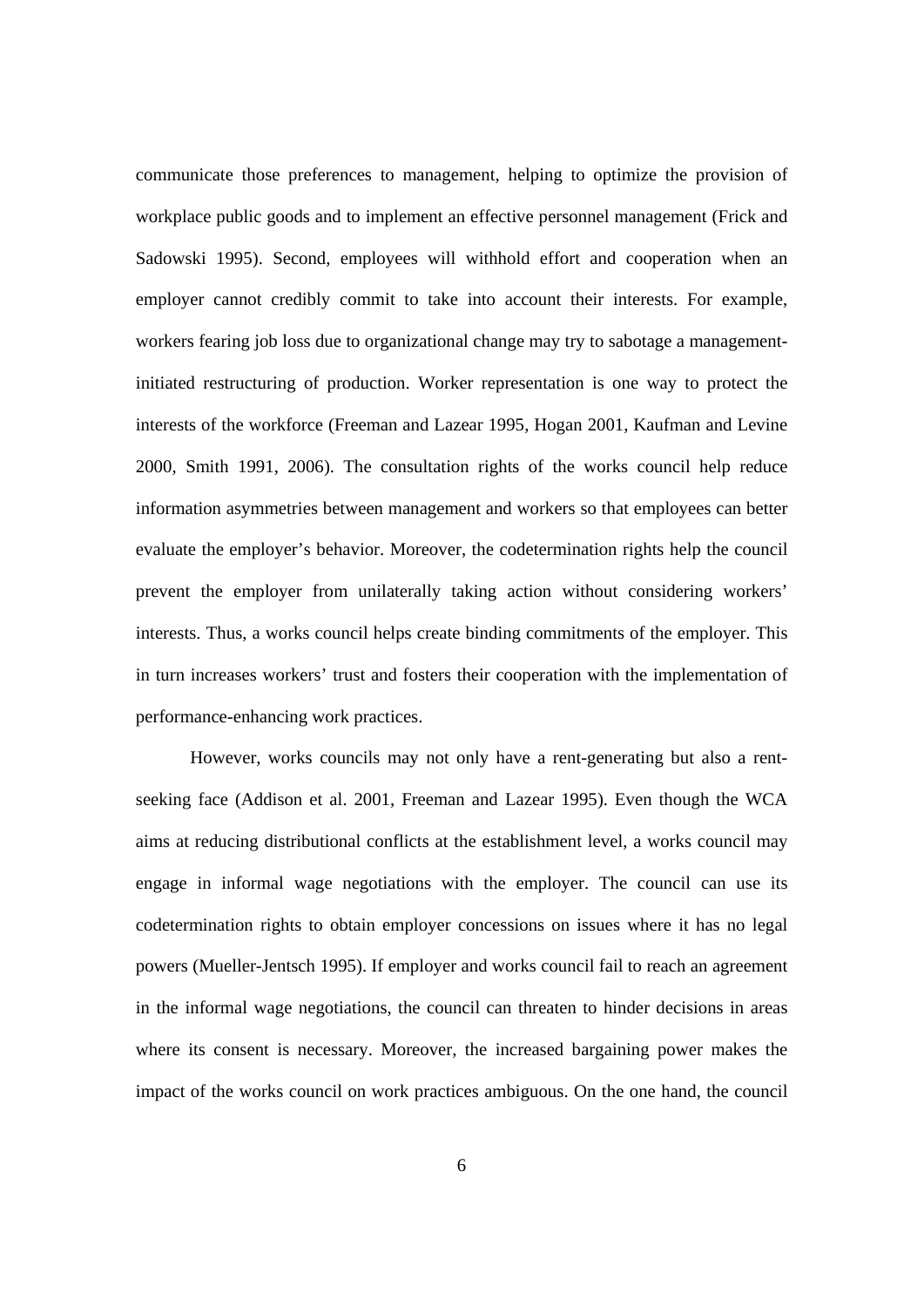fosters the trust that is necessary for implementing performance-enhancing work practices. On the other hand, the council may use its bargaining power to negotiate less productive work practices that require lower effort of the employees.

 Huebler and Jirjahn (2003) have developed a bargaining model that captures both the rent-generating and the rent-seeking face of works councils. On the one hand, the presence of a works council allows to negotiate work practices that otherwise cannot be implemented. On the other hand, the works council may redistribute economic rents in favor of the employees. Huebler and Jirjahn argue that the opportunities for rent seeking are more limited when substantial distributional conflicts are moderated on a central level by unions and employers' associations.<sup>2</sup> Employers' associations support the managers of establishments with expertise in case that there are lawsuits. Therefore, the opportunities for a council to obtain employer concessions on issues where it has no legal powers are more restricted. Moreover, not only employers' associations but also unions may use their influence to prevent works councils from rent-seeking activities. First, establishment-level negotiations between works councils and managers may undermine the unions' power and status and contribute to dispersed earnings across firms. Second, the unions' interests transcend those of the workforce in an individual establishment. Because of the centralized system of collective bargaining, unions are interested in the industry- or even nation-wide employment level.<sup>3</sup>

 Huebler and Jirjahn's model predicts that a works council should have a more substantial impact on productivity and a less intense impact on wages if the establishment is covered by a collective bargaining agreement. These predictions have been tested by a series of empirical studies. The studies have used two different data sets. The first one is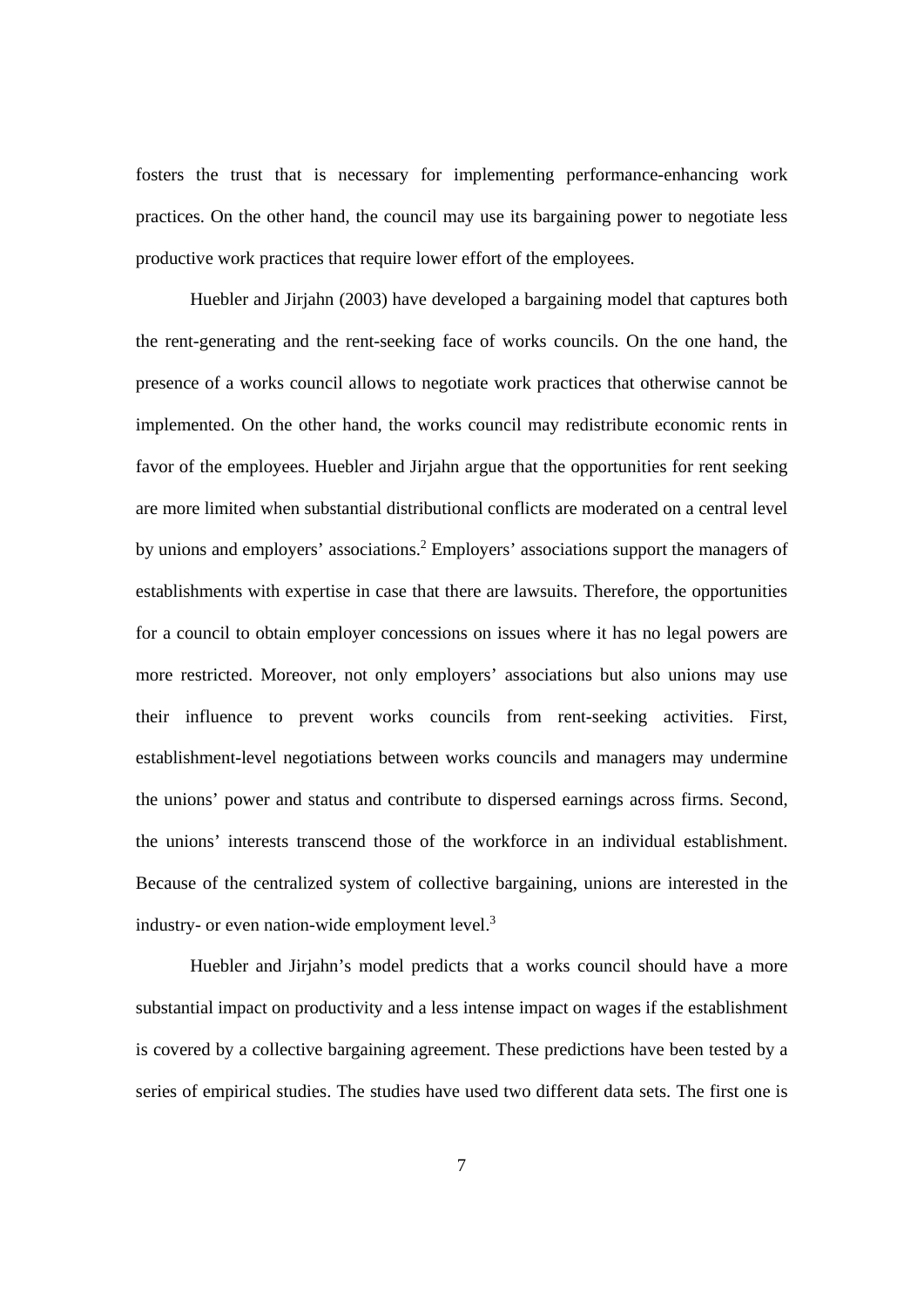the Hannover Firm Panel (Gerlach et al. 2003). The data of the Hannover Firm Panel were collected in the 1990s. They cover a sample manufacturing establishments in the West German federal state of Lower Saxony. The second one is the IAB Establishment Panel (Fischer et al. 2009). The collection of the data started in the 1990s and is still continued on a yearly basis. The IAB Establishment Panel is a sample of establishments from all sectors in the German economy.4

 Table 1 provides a survey of studies that have examined the productivity effects of works councils in covered and uncovered establishments. Those studies often differ in the method used. They also differ in the time period or the industries considered in the analysis. Nonetheless they show a clear pattern of results: Works councils have a stronger impact on productivity in covered than in uncovered establishments. Thus, as to the productivity effects of works councils, the empirical findings conform to the predictions of Huebler and Jirjahn's model.

 As summarized in Table 2, a related pattern of results is even found when alternative indicators of establishment performance are considered. Works councils are more effective in reducing personnel turnover in covered establishments. They appear to be better able to negotiate performance pay arrangements and other HRM practices when the establishment is covered by collective bargaining. There is even evidence that works councils and collective bargaining coverage have a positive interaction effect on the innovation success and the profitability of establishments.

 However, the empirical literature is inconclusive as to the wage effects of works councils in covered and uncovered establishments. Table 3 provides a summary of the findings. While some studies confirm that the wage effect of works councils is less strong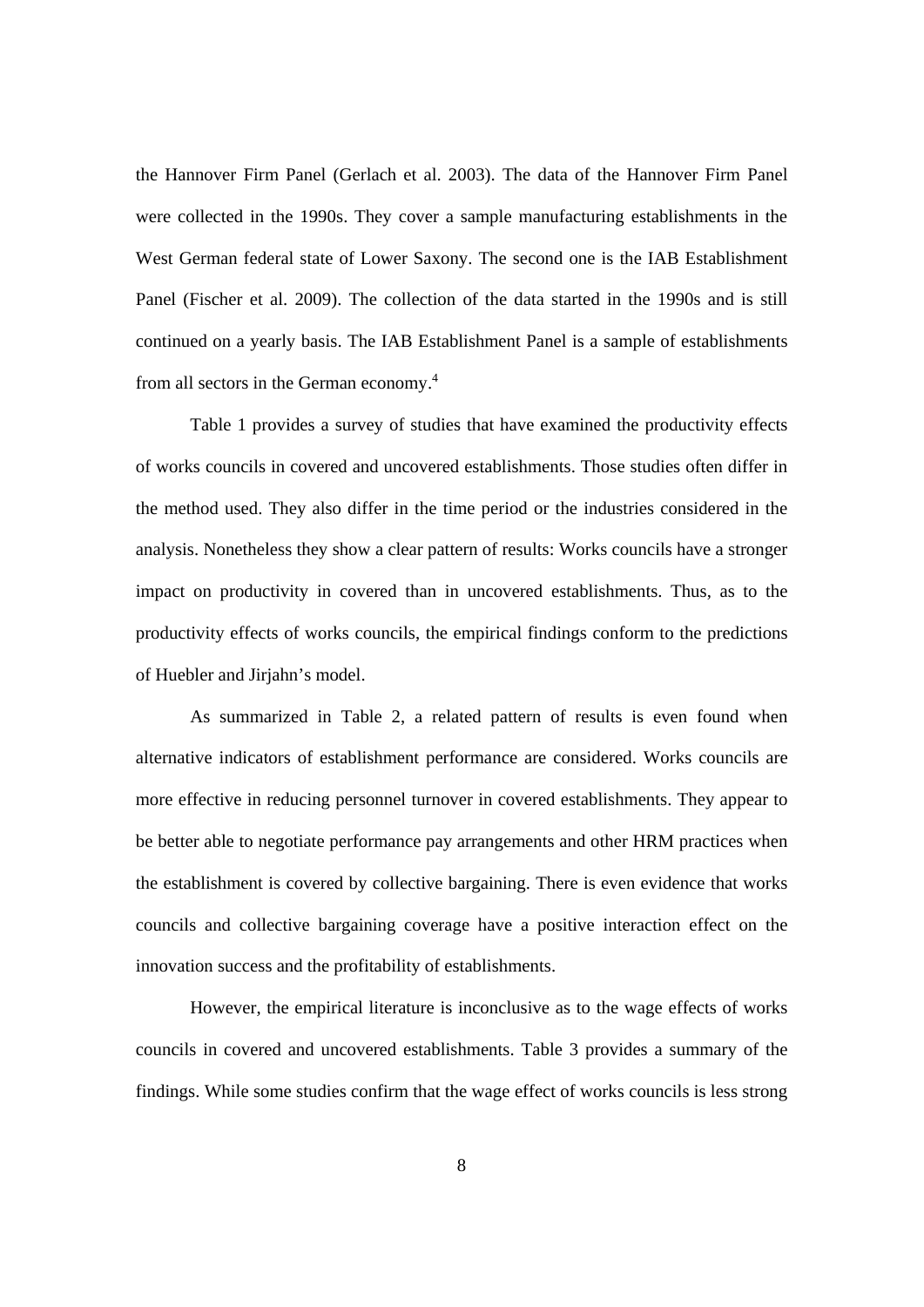in covered establishments, other studies obtain the opposite result. Gerlach and Meyer (2010) hypothesize that this reflects an enduring decrease in the functionality of industrylevel collective bargaining in Germany. However, if this would be the appropriate explanation, we should also observe an attenuation of the moderating influence collective bargaining has on the productivity effect of works councils. The available studies provide no evidence for such attenuation.

 Our theoretical model suggests an alternative explanation to reconcile the empirical findings. It adds a second moderating influence to the one considered by Huebler and Jirjahn. Collective bargaining coverage not only limits the rent-seeking activities of works councils. It also strengthens the effectiveness of the work practices negotiated by works councils and employers. Collective bargaining coverage of an establishment is associated with a stronger influence of unions (Klodt and Meyer 1998). Unions usually support works councils with expertise and training (Mueller-Jentsch 1995, Behrens 2009).<sup>5</sup> While they have little interest in supporting rent-seeking activities of works councils, unions are likely to provide support to strengthen the trust-building role of works councils. The support by unions can help works councils create binding commitments of the employer and protect the interests of the workforce. This in turn increases workers' willingness to cooperate with the implementation of performanceenhancing work practices and, hence, results in a greater effectiveness of the practices.

 As to the wage effect of works councils, the two moderating influences of collective bargaining coverage work in opposite directions. The moderating influence considered by Huebler and Jirjahn lowers the wage effect of a works council as it implies a reduction of the council's bargaining power. The additional moderating influence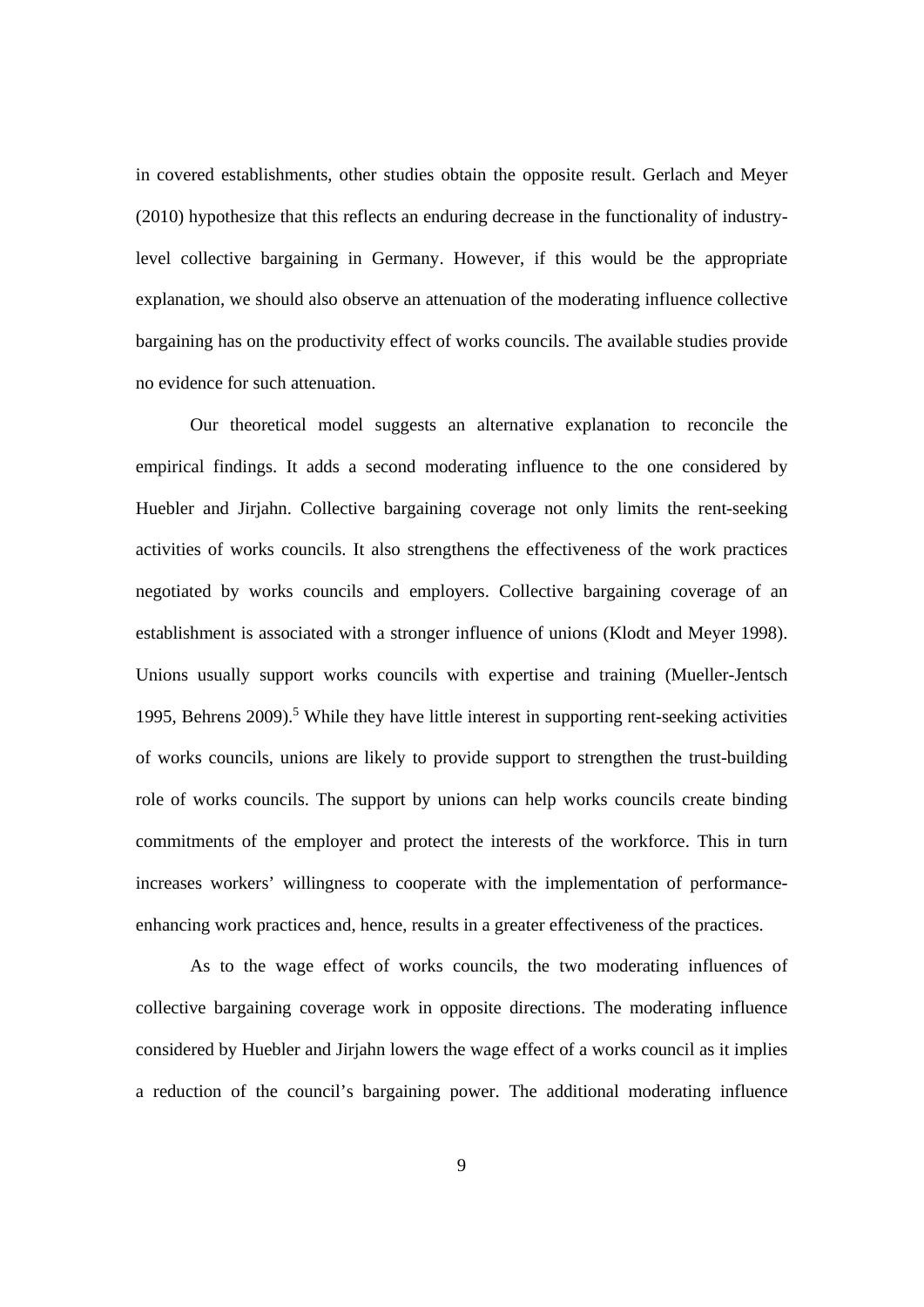introduced in our theoretical extension increases the wage effect of a works council as it leads to a higher rent that can be shared by the employer and the employees of the establishment. Thus, the interaction effect of collective bargaining and works councils is ambiguous. Depending on which moderating influence dominates, we may observe a weaker or a stronger wage effect of works councils in covered establishments.

This can explain why empirical studies provide mixed results on the wage effects of works councils in covered and uncovered establishments. The studies often differ in the industries and in the time period considered in the analysis. To the extent the relative weights of the two moderating influences vary across industries or have changed over time, it seems natural that studies using different data obtain mixed results. Table 3 shows that studies with the Hannover Firm Panel usually find a weaker wage effect of works councils in covered than in uncovered establishments. By contrast, studies with the IAB Establishment Panel often obtain a stronger wage effect in covered establishments. As the IAB Establishment Panel covers more recent years and is not restricted to manufacturing sector, one may conclude that the relative strength of the additional moderating influence considered in our theoretical extension has grown over time or is more pronounced in industries other than manufacturing.

 Our theoretical extension can also explain why empirical examinations considering different time periods or industries have produced a remarkably clear pattern of results as to the productivity effect of works councils in covered and uncovered establishments. The two moderating influences of collective bargaining coverage work in the same direction with respect to the productivity effect. Thus, it does not matter which moderating influence dominates. As a consequence, studies using different data should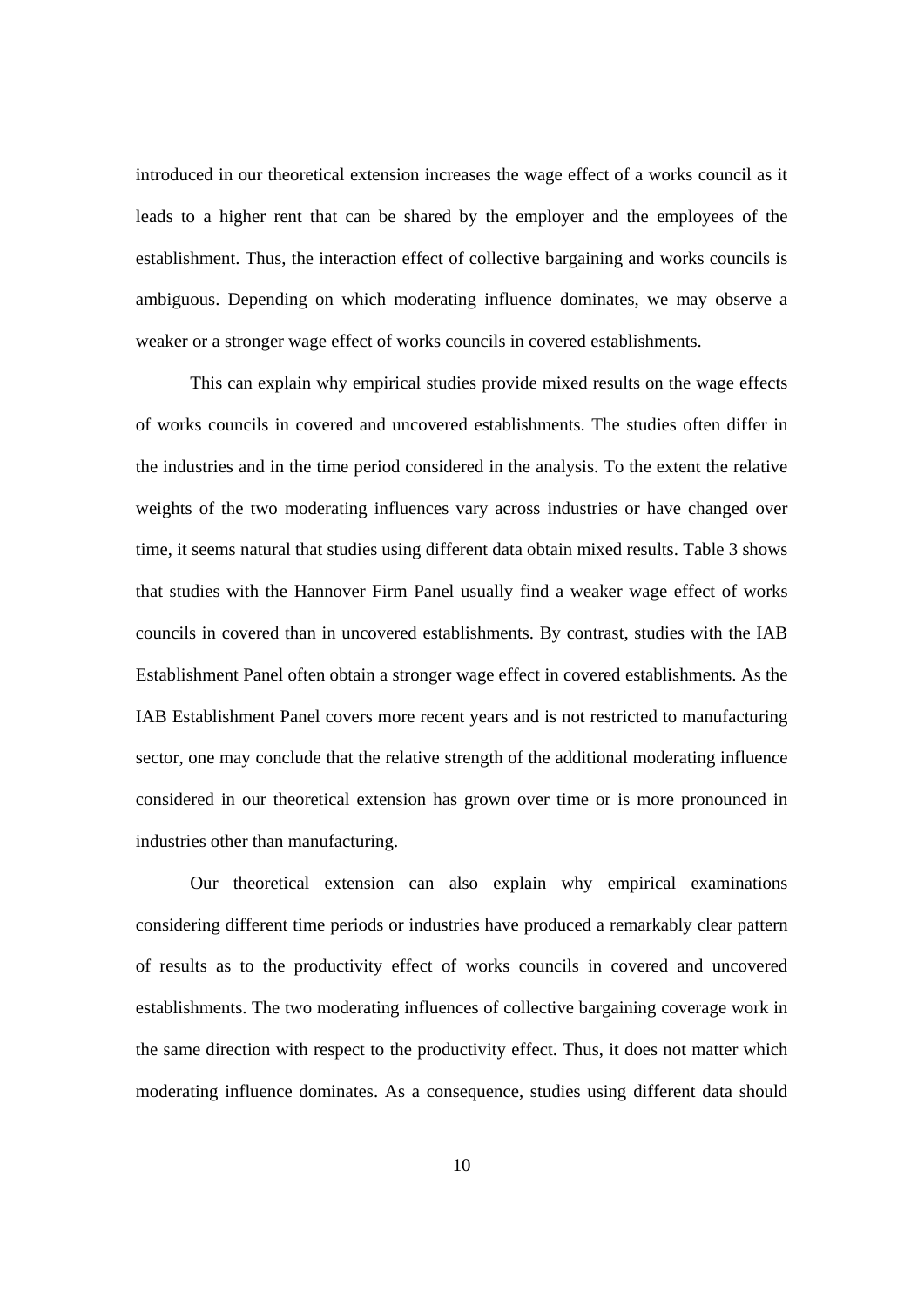indeed find the same pattern of results: The productivity effect of works councils is stronger in covered than in uncovered establishments.

## **3. The Model**

Let us consider an establishment with a fixed number of N identical workers. If no works council is present, the establishment produces an output *F*(*N*) and each worker receives a wage  $\overline{w}$ . We distinguish between coverage (*c*) and no coverage (*nc*) by a collective bargaining agreement. If the establishment is covered by a collective bargaining agreement, the wage is  $\overline{w} = \overline{w}_c$ . If the establishment is not covered, the wage is  $\overline{w} = \overline{w}_{wc}$ . In light of the empirical evidence (e.g., Stephan and Gerlach 2005), one may assume that  $\overline{w}_c > \overline{w}_{nc}$ . However, this assumption is not crucial for analyzing the moderating role collective bargaining plays in the economic effects of works councils.

If a works council is present, establishment-level bargaining over both work practices *e* and wages *w* takes place. In this case, the production function of the establishment is given by:

$$
Q(e, N) = \begin{cases} (1 + \beta e)F(N) & \text{if there is an agreement,} \\ \alpha F(N) & \text{if there is a conflict,} \end{cases}
$$
 (1)

where  $\beta$  is the effectiveness of the work practices and  $\alpha$  an inverse measure of the council's opportunities to hinder decisions.<sup>6</sup> The production function captures the rentgenerating and the rent-seeking face of works councils.

 Works councils have a rent-generating face as codetermination provides a mechanism for negotiating work practices that otherwise cannot be implemented.<sup>7</sup> Without a works council, workers will not cooperate with the introduction of new work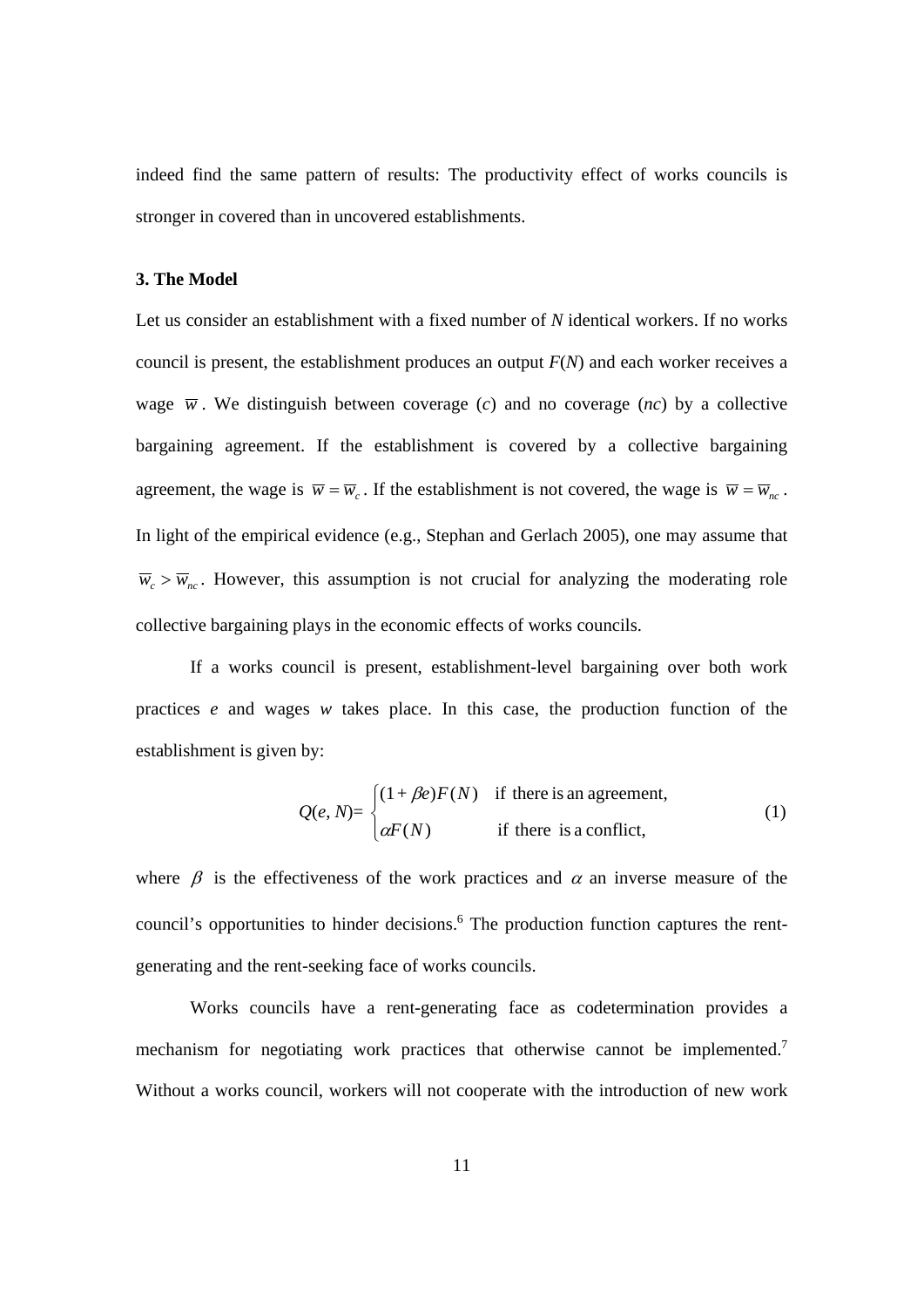practices because they fear employer opportunism. Therefore, *e* is equal to zero. By contrast, the presence of a works council fosters trust and cooperation so that the introduction of new work practices can be negotiated. In this case, *e* may be non-zero. If *e* is positive, this term represents productivity-enhancing work practices. For example, performance-related pay may be implemented (Heywood and Jirjahn 2002). We also allow for the case that *e* is negative. In this case, the establishment implements work practices that result in lower productivity. For example, employees may prefer work practices that improve occupational health or reduce environmental pollution affecting their families (Askildsen et al. 2006).

Our theoretical extension takes into account that the effectiveness  $\beta$  of the work practices may depend on collective bargaining coverage. As discussed, unions usually provide works councils with support and expertise to strengthen their position. The strengthened position enables a works council to more effectively prevent the employer from reneging on promises made to the employees. This, in turn, leads to increased trust and to a stronger willingness of the workforce to cooperate with the implementation of work practices. Thus, the effectiveness of the negotiated work practices is higher if the establishment is covered by collective bargaining:

$$
0 \leq \beta_{nc} < \beta_c \,,\tag{2}
$$

where  $\beta_c$  denotes the effectiveness of work practices in case of collective bargaining coverage and  $\beta_{nc}$  their effectiveness in case of no coverage.

However, works councils can also have a rent-seeking face as codetermination rights provide opportunities to hinder decisions if no agreement with the employer can be reached. Or put differently, codetermination increases workers' bargaining power by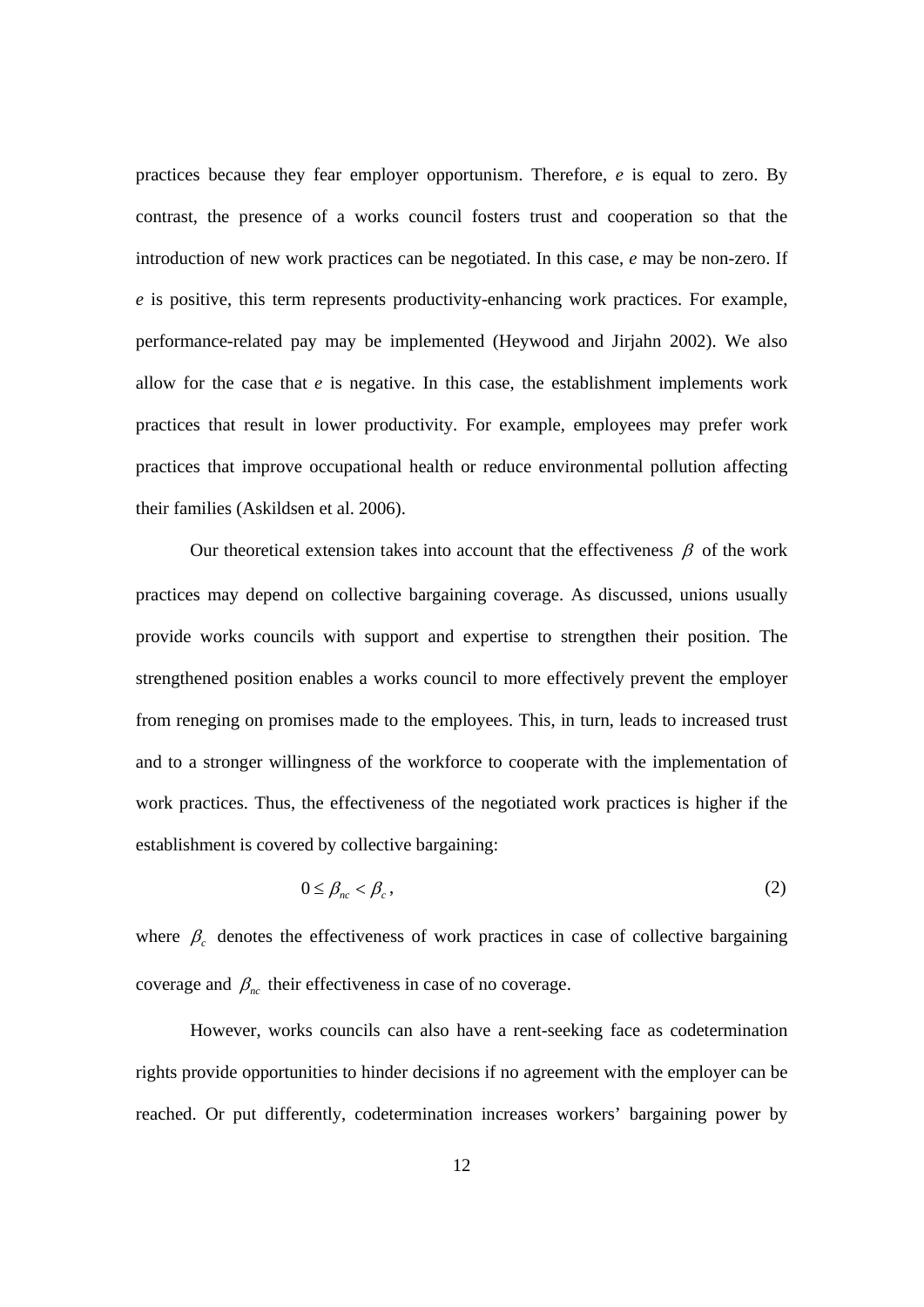weakening the employer's position in case of a disagreement. This is captured by  $\alpha$ .<sup>8</sup> We assume  $0 \le \alpha < 1$  to take into account that a conflict between works council and employer results in lower output. A small  $\alpha$  represents a situation where the works council has a strong power to disrupt production. The arguments, discussed in Section 2, suggest that this power is more limited in establishments covered by collective bargaining. Employers' associations can support managers with expertise in case there is a conflict with the works council. Moreover, unions may prevent works councils from rent seeking activities if those activities undermine the functioning of centralized collective bargaining. Thus, we assume:

$$
0 \leq \alpha_{nc} < \alpha_{c} < 1,\tag{3}
$$

where  $\alpha_c$  is the inverse measure of the council's bargaining power in case of collective bargaining coverage and  $\alpha_{nc}$  the inverse measure of its bargaining power in case of no coverage. If no works council is present in the establishment, we normalize  $\alpha$  to be equal to one. This means that the workforce of the individual establishment is assumed to have no bargaining power in the absence of a works council.

Each worker's utility function has the Stone-Geary form:

$$
u(e, w) = (\theta - e)(w - \overline{w}).
$$
\n(4)

This utility function captures the idea that each worker compares his or her wage with a reference point. The worker's wage *w* only yields positive utility if it is greater than the reference wage. We assume that the reference wage is given by  $\overline{w}$ , the wage the worker receives in the absence of a works council. Furthermore, utility depends on work practices. A negative value of *e* increases utility due, for example, to an improvement in occupational health. A positive value of *e* decreases utility because productivity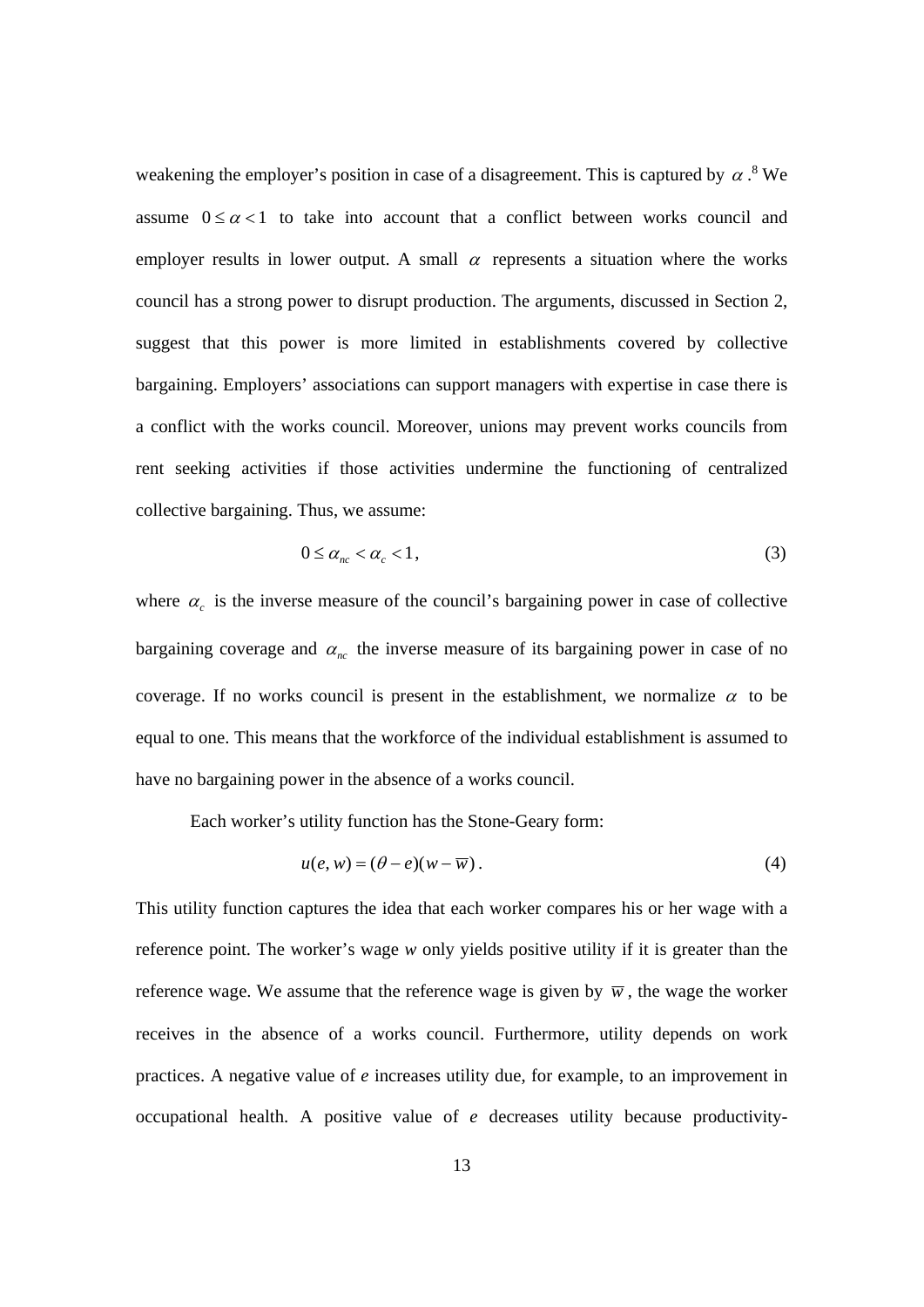enhancing work practices require more effort. The parameter  $\theta$  is the reference level for productivity-enhancing work practices above which the worker does not wish to work. Favorable conditions for investing in work practices are represented by a large  $\theta$ .

In case of a conflict, the establishment employs the workers by paying them the wage  $\overline{w}$ . Thus, if there is a disagreement between works council and employer, each worker has a utility  $\bar{u} = 0$  and the establishment's profit is:

$$
\overline{\pi} = \alpha F(N) - \overline{w}N. \tag{5}
$$

If there is an agreement, the profit is:

$$
\pi(e, w) = (1 + \beta e)F(N) - wN.
$$
 (6)

## **4. Bargaining**

In case that no works council is present, new work practices cannot be negotiated due to the lack of trust and cooperation. Moreover, workers cannot push through higher wages as they have no opportunity to hinder decisions, i.e.  $\alpha = 1$ . Hence, this situation is a no bargaining situation characterized by  $e^* = 0$  and  $w^* = \overline{w}$ .

 In contrast, if a works council is present, we have a bargaining situation. First, the works council can threaten to hinder decisions in case of a conflict. Second, works council and employer can negotiate both wages and work practices. The Nash product is:

$$
\Omega(e, w) = [Nu(e, w) - N\overline{u}]^{0.5} [\pi(e, w) - \overline{\pi}]^{0.5}.
$$
 (7)

Taking equations (4), (5) and (6) into account we obtain:

$$
\Omega(e, w) = [N(\theta - e)(w - \overline{w})]^{0.5} [(1 + \beta e)F(N) - wN - (\alpha F(N) - \overline{w}N)]^{0.5}.
$$
 (8)

The Nash product is maximized by choosing *w* and *e*. This yields:

$$
w^{**} = \overline{w} + \frac{1}{3}(\theta\beta + 1 - \alpha)\frac{F(N)}{N},\tag{9}
$$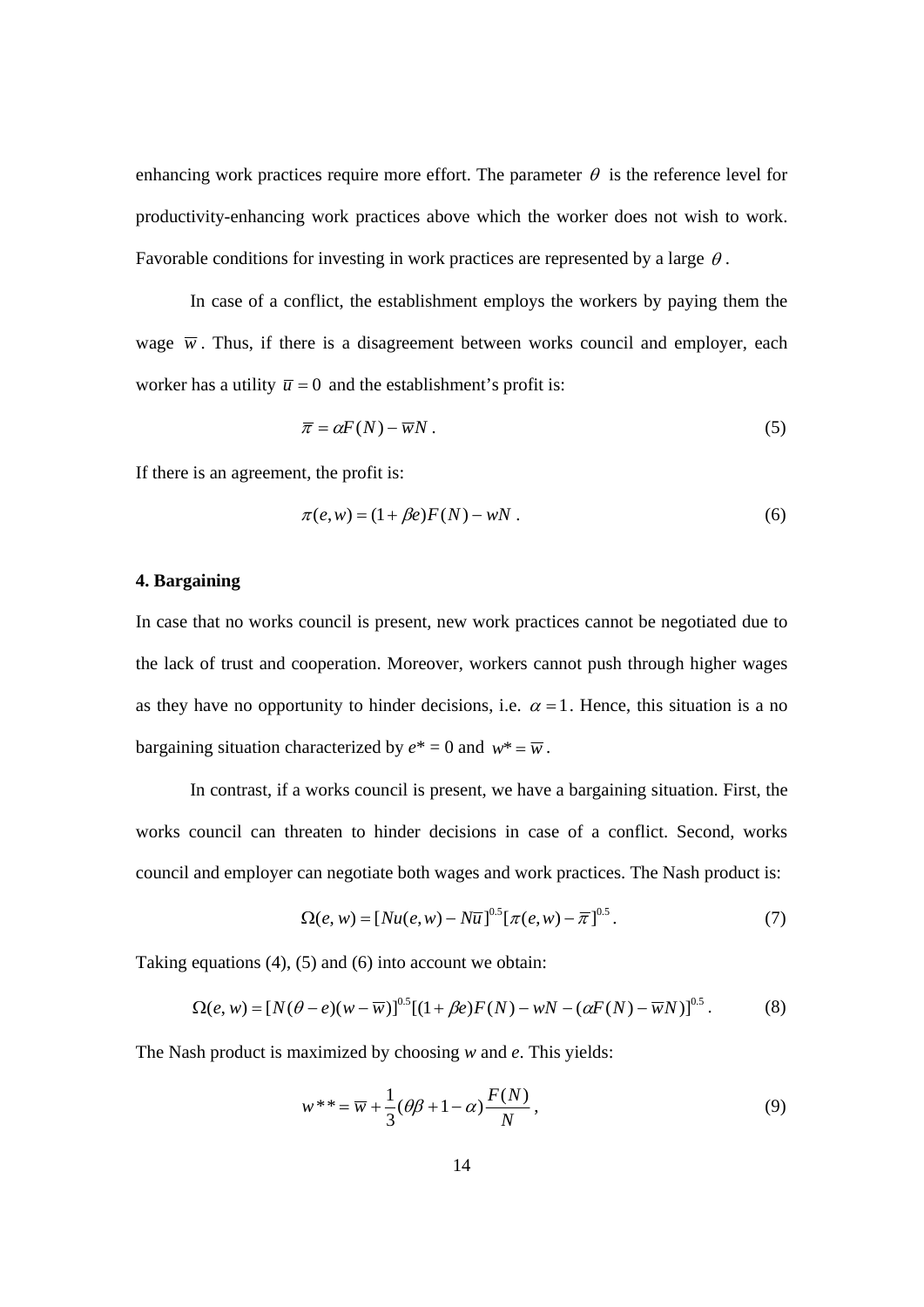$$
e^{**} = \frac{1}{3} [2\theta - \frac{1}{\beta} (1 - \alpha)].
$$
 (10)

The impact of the works council on work practices is ambiguous. If  $\theta\beta \leq 0.5(1-\alpha)$ , we obtain  $e^{**} < 0$ . If  $\theta \beta > 0.5(1-\alpha)$ , we obtain  $e^{**} > 0$ .

The expression  $e^{**}$  for work practices is increasing in  $\beta$ . This implies that the work practices negotiated between works council and employer are more likely to be productivity-enhancing if the effectiveness of the practices is high. The wage *w*\*\* is also increasing in  $\beta$ . Thus, the works council has an effect on wages due to potentially increased establishment performance. Even if codetermination would have no impact on the workers' bargaining power, we would observe an influence on wages because the works council can help implement productivity-enhancing work practices.

However, codetermination increases workers' bargaining power. The term  $(1-\alpha)$  captures this effect. The higher bargaining power has implications for both wages and work practices. While  $w^{**}$  is increasing in  $(1 - \alpha)$ ,  $e^{**}$  is decreasing in  $(1 - \alpha)$ . Thus, the impact of codetermination on wages is stronger and its impact on performanceenhancing work practices is less strong if the works council has more opportunities to hinder decisions.

# **5. Works Council Effects and Collective Bargaining Coverage**

It is now straightforward to derive the works council effect on productivity. From equations (1) and (10) we obtain the establishment's productivity when a works council is present:

$$
\frac{Q^{**}}{N} = [1 + \frac{1}{3}(2\theta\beta - (1 - \alpha))] \frac{F(N)}{N}.
$$
\n(11)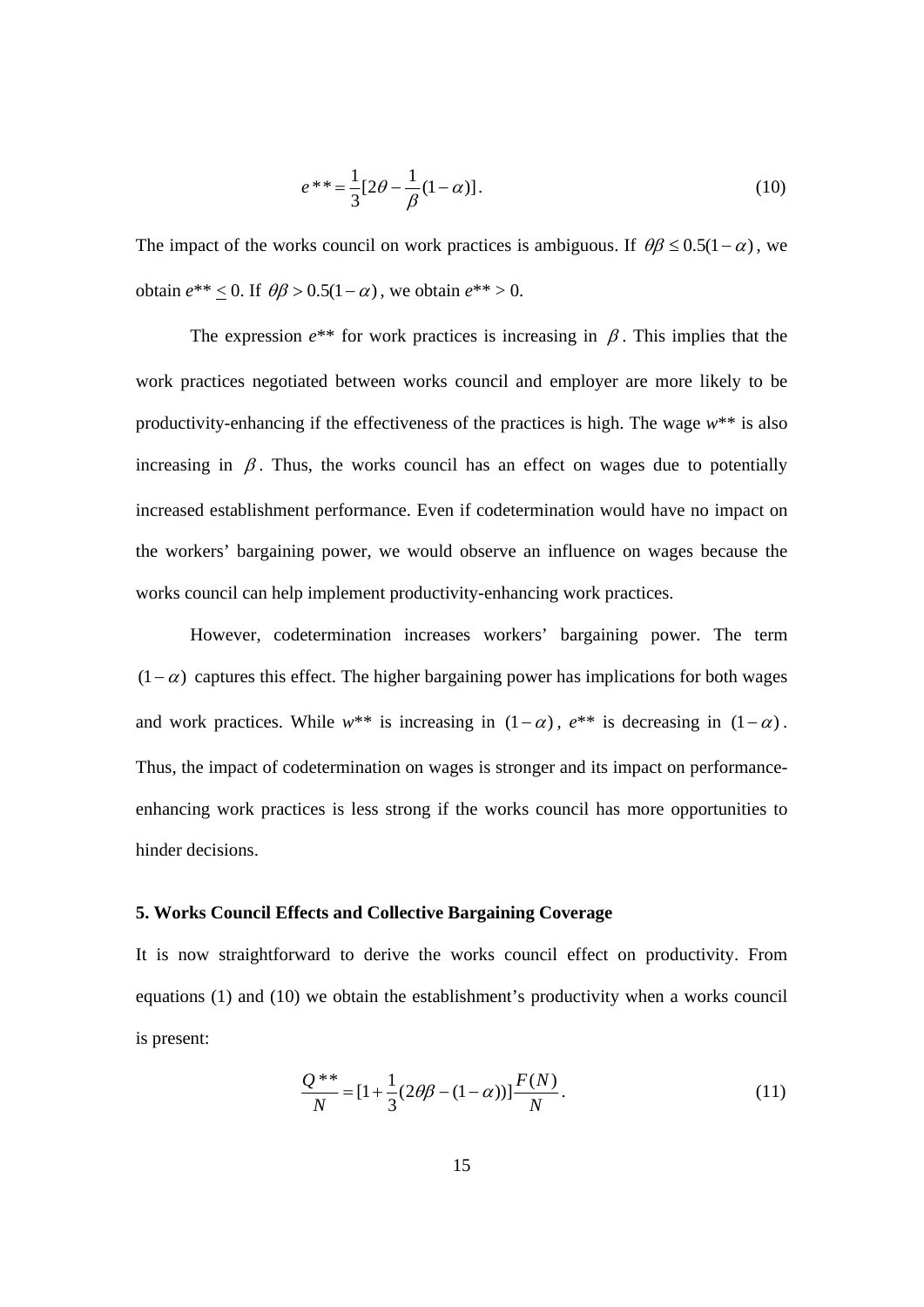In the absence of a works council, the establishment's productivity is  $Q^*/N = F(N)/N$ . Thus, the works council effect on productivity is:

$$
\Delta q = \frac{Q^{**}}{N} - \frac{Q^*}{N} = \frac{1}{3} [2\theta\beta - (1 - \alpha)] \frac{F(N)}{N}.
$$
 (12)

As both the effectiveness of the negotiated work practices and the opportunities to hinder decisions depend on collective bargaining coverage, we can write:

$$
\Delta q_c = \frac{1}{3} [2\theta \beta_c - (1 - \alpha_c)] \frac{F(N)}{N},\qquad(13)
$$

$$
\Delta q_{nc} = \frac{1}{3} [2\theta \beta_{nc} - (1 - \alpha_{nc})] \frac{F(N)}{N}, \qquad (14)
$$

where  $\Delta q_c$  is the effect on productivity in case of collective bargaining coverage and  $\Delta q_{nc}$  the effect in the absence of collective bargaining coverage. Taking (2) and (3) into account, it follows immediately that  $\Delta q_c > \Delta q_{nc}$ . Proposition 1 summarizes this result.

*Proposition 1. The works council effect on productivity is greater if the establishment is covered by a collective bargaining agreement.* 

For two reasons, collective bargaining coverage exerts a positive moderating influence on the relationship between works council presence and productivity. First, the opportunities of the works council to hinder decisions are more restricted if the establishment is covered by a collective bargaining agreement. Thus, the works council has less power to push through work practices that require only low effort or primarily serve to increase workers' utility. Second, the effectiveness of the negotiated work practices is higher if the establishment is covered by a collective bargaining agreement. As a consequence, the employer and the works council tend to negotiate a higher amount of productivity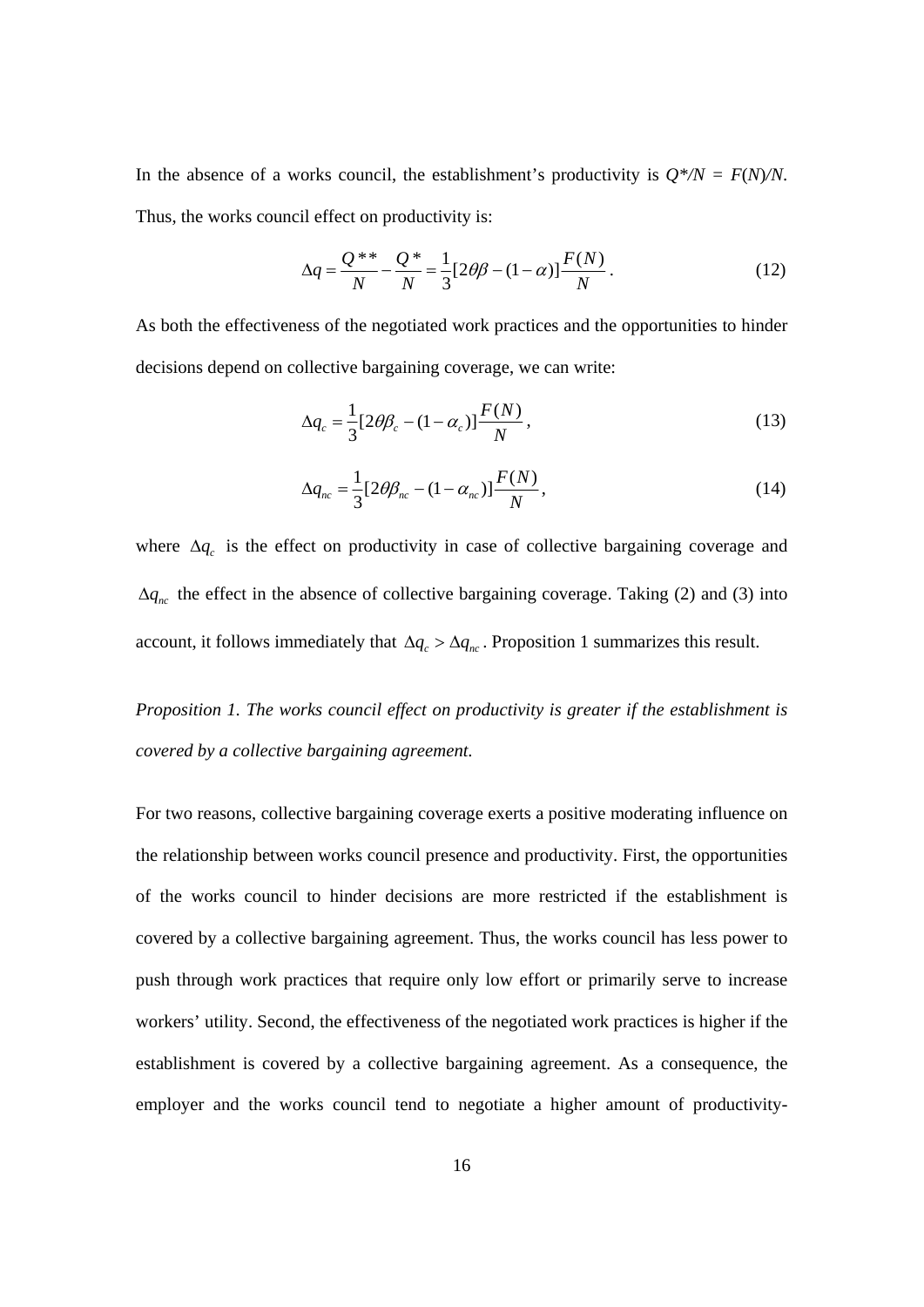enhancing work practices.

The works council effect on each worker's wage is:

$$
\Delta w = w^{**} - w^* = \frac{1}{3} (\theta \beta + 1 - \alpha) \frac{F(N)}{N}.
$$
 (15)

The strength of this effect also depends on collective bargaining coverage:

$$
\Delta w_c = \frac{1}{3} (\theta \beta_c + 1 - \alpha_c) \frac{F(N)}{N}, \qquad (16)
$$

$$
\Delta w_{nc} = \frac{1}{3} (\theta \beta_{nc} + 1 - \alpha_{nc}) \frac{F(N)}{N}.
$$
\n(17)

We immediately obtain Proposition 2.

*Proposition 2. If*  $\alpha_c - \alpha_{nc} > \theta(\beta_c - \beta_{nc})$ , the works council effect on wages is smaller in *case of collective bargaining coverage than in case of no coverage. If*   $\alpha_c - \alpha_{nc} < \theta(\beta_c - \beta_{nc})$ , the works council effect on wages is greater in case of coverage *than in case of no coverage. If*  $\alpha_c - \alpha_{nc} = \theta(\beta_c - \beta_{nc})$ , the works council effect on wages *is the same in case of coverage and in case of no coverage.* 

As to the wage effect of codetermination, the two moderating influences of collective bargaining coverage work in opposite directions. On the one hand, collective bargaining coverage limits the council's opportunities to engage in rent seeking. This decreases the wage effect of the work council. On the other hand, collective bargaining coverage improves the effectiveness of work practices negotiated between works council and employer. This increases the establishment surplus shared with the workforce through higher wages. Depending on whether the first or the second moderating influence dominates, collective bargaining coverage weakens or strengthens the wage effect of the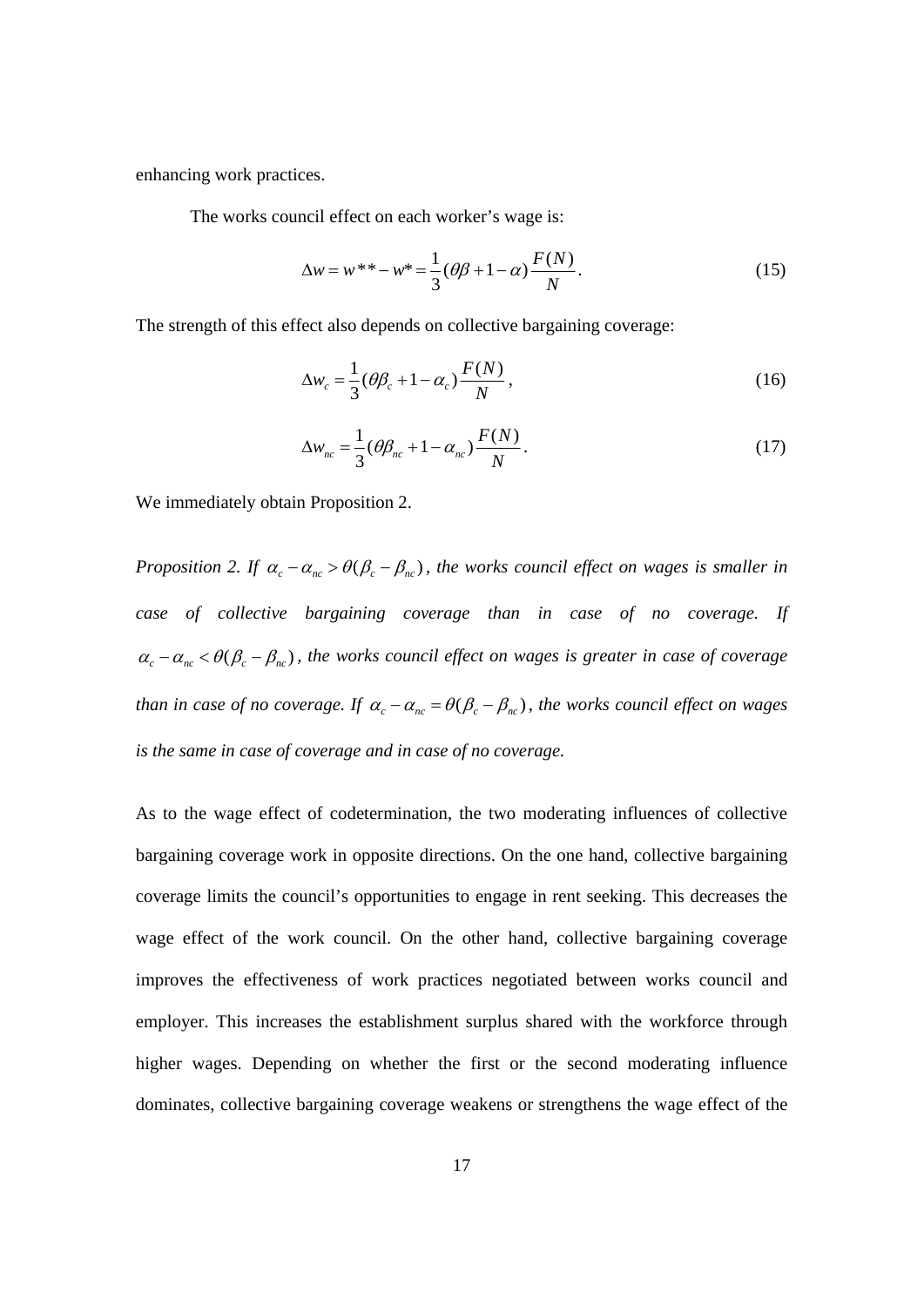works council. If collective bargaining coverage primarily limits the council's opportunities for rent seeking, the wage effect of the works council is weakened. By contrast, if collective bargaining coverage primarily improves the effectiveness of the work practices, the wage effect of the council is strengthened. Altogether, our simple theoretical extension provides an explanation as to why the wage effect of a works council can be weaker or stronger in a covered establishment.

#### **6. Conclusions**

This paper extends Huebler and Jirjahn's (2003) theoretical analysis by considering a second moderating influence of collective bargaining coverage. Collective bargaining coverage not only limits the opportunities of works councils to engage in rent-seeking activities. It also strengthens the trust-building role of works councils and, hence, enables employers and works councils to implement more effective work practices. As to the productivity effect of works councils the two moderating influences work in the same direction implying a stronger effect in covered establishments. However, as to the wage effect of works councils they work in opposite directions so that depending on the relative strength of the two moderating influences the wage effect can be weaker or stronger in covered establishments.

The empirical evidence conforms to these predictions. While most studies find a stronger productivity effect in covered establishment, empirical research is inconclusive as to the wage effect of works councils in covered and uncovered establishments. The studies often differ in the industries or in the time period considered in the analysis. It seems natural that there may be variations in the relative weights of the two moderating influences across industries or time periods. Our theoretical analysis suggests that these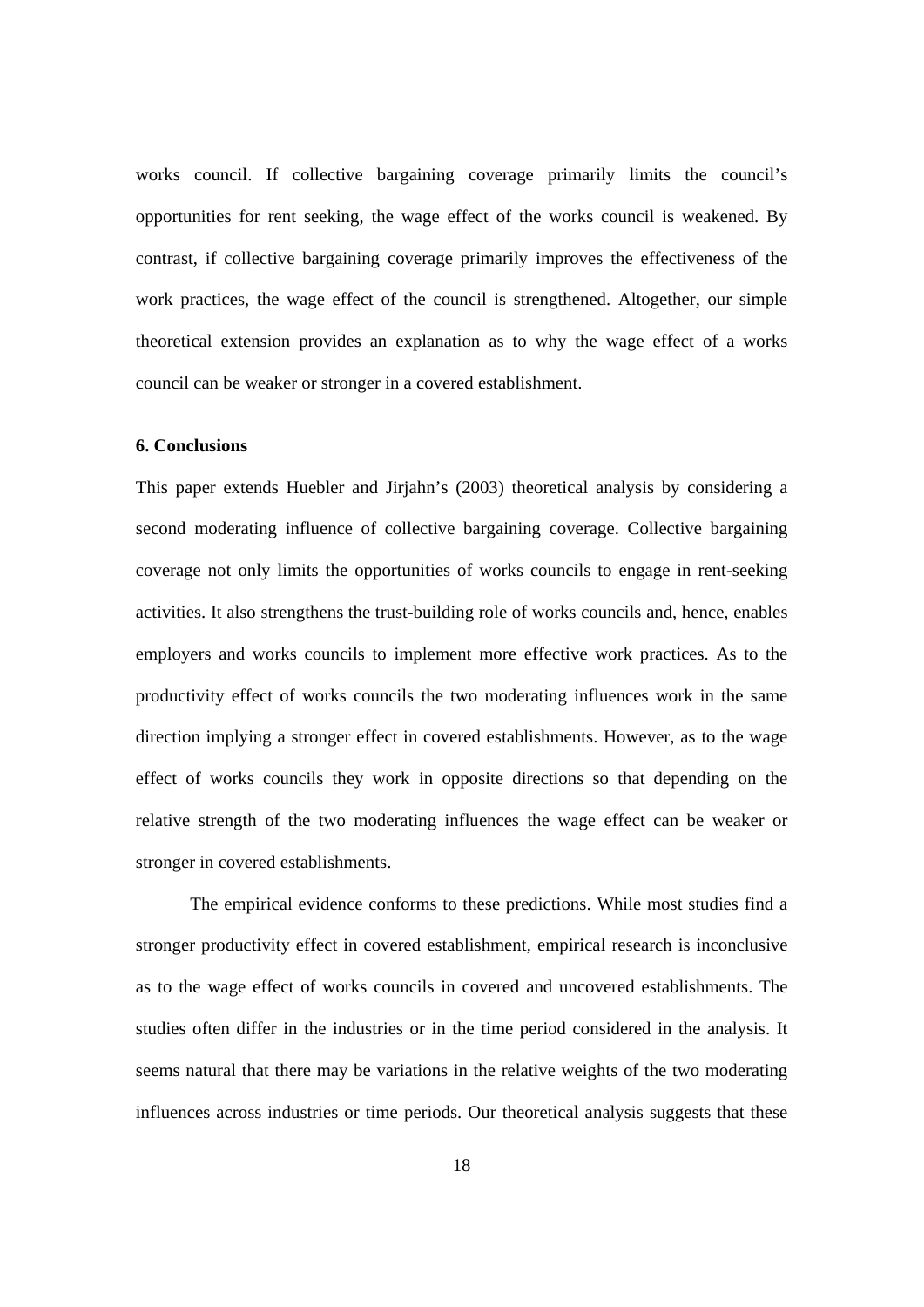variations play little role in studies examining the productivity effects of works councils. As the two moderating influences of collective bargaining coverage work in the same direction, those studies should find a stronger productivity effect in covered establishments regardless of which moderating influence dominates. Yet, variations in the relative weights of the two moderating influences should play a decisive role in studies examining the wage effects of works councils. If collective bargaining coverage primarily limits rent-seeking activities of works councils, we should find a weaker wage effect in covered establishments. Yet, if collective bargaining coverage primarily improves the effectiveness of the work practices negotiated by works councils and employers, we should find a stronger wage effect in covered establishments.

 Our theoretical analysis has implications for future empirical research. First, it suggests performing separate analyses by industry. If the relative weights of the two moderating influences vary across industries, this would allow identifying industries where collective bargaining coverage weakens the wage effects of works councils and industries where is strengthens the wage effects. Second, it would be interesting to perform separate analyses for different time periods. If the relative weights of the two moderating influences have changed over time, we may identify time periods characterized by weaker and time periods characterized by stronger wage effects of works councils in covered than in uncovered establishments. The analyses for different time periods may provide important indications of changes in the functioning of centralized collective bargaining in Germany.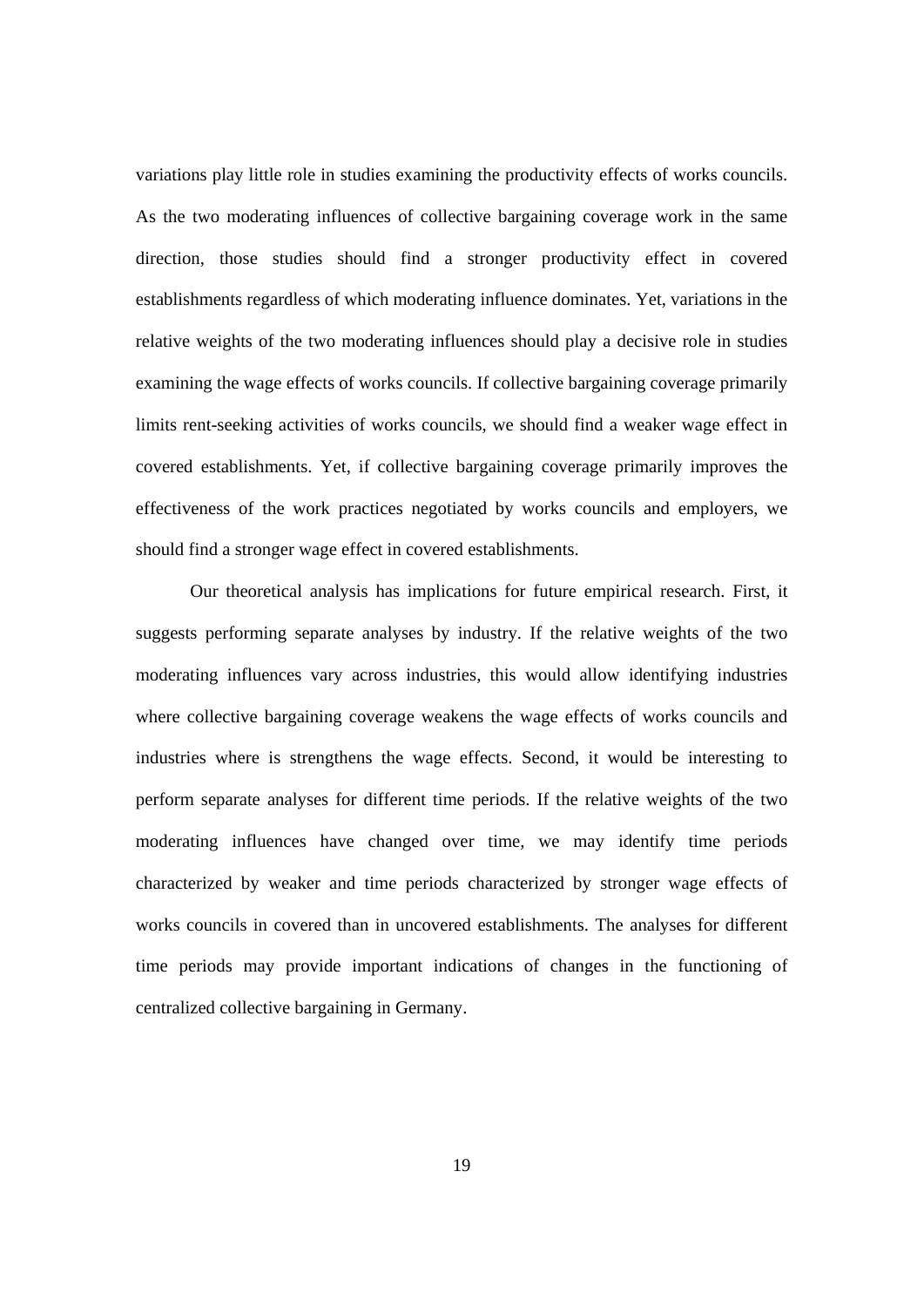|  |  |  | Table 1: Works councils, collective bargaining coverage and productivity |  |
|--|--|--|--------------------------------------------------------------------------|--|
|  |  |  |                                                                          |  |

| <b>Study</b>                     | Data                                                                                     | Dependent<br>variable(s)                                 | Method                                                                                                                                                  | <b>Findings</b>                                                                                                                                                                                                             |
|----------------------------------|------------------------------------------------------------------------------------------|----------------------------------------------------------|---------------------------------------------------------------------------------------------------------------------------------------------------------|-----------------------------------------------------------------------------------------------------------------------------------------------------------------------------------------------------------------------------|
| Huebler and<br>Jirjahn (2003)    | Hannover Firm Panel.<br>Waves 1994 and<br>1996.                                          | Value added<br>per worker                                | Double-selection<br>approach to take into<br>account the possible<br>endogeneity of works<br>council presence and<br>collective bargaining<br>coverage. | Significantly positive effect of<br>works councils on productivity<br>in establishments covered by<br>collective bargaining<br>agreements, but not in<br>uncovered establishments.                                          |
| Huebler<br>(2003)                | Hannover Firm Panel.<br>Waves 1994 and<br>1996.                                          | Value added<br>per worker                                | As above. Estimates<br>for a subsample of<br>establishments with<br>100-300 employees.                                                                  | Significantly positive effect of<br>works councils on productivity<br>in covered but not in uncovered<br>establishments.                                                                                                    |
| Jirjahn<br>(2003a)               | Hannover Firm Panel.<br>Waves 1994-1997.                                                 | Value added<br>per worker                                | Random effects<br>model. Estimates for<br>all establishments and<br>for a subsample of<br>establishments with<br>21-100 employees.                      | Significantly positive effect of<br>works councils on productivity<br>in covered, but not in uncovered<br>establishments.                                                                                                   |
| Wagner et al.<br>(2006)          | 1994 wave of the<br>Hannover Firm Panel.<br>2000 wave of the IAB<br>Establishment Panel. | Logarithm of<br>value added<br>per worker                | OLS and quantile<br>regression estimates.<br>Separate estimates for<br>manufacturing and<br>service establishments<br>in West and East<br>Germany.      | Significantly positive effect of<br>works councils on productivity<br>only in covered manufacturing<br>establishments in West and East<br>Germany.                                                                          |
| Renaud<br>(2008)                 | <b>IAB</b> Establishment<br>Panel. Waves 2000-<br>2003.                                  | Logarithm of<br>sales and<br>logarithm of<br>value added | OLS estimates                                                                                                                                           | Significantly positive effect of<br>works councils on productivity<br>in covered and uncovered<br>establishments with the effect<br>being stronger in covered<br>establishments.                                            |
| Wagner<br>(2008)                 | Hannover Firm Panel.<br>Wave 1994.                                                       | Value added<br>per worker                                | Kolmogorov-Smirnov<br>test for first order<br>stochastic dominance.<br>Analysis for a<br>subsample of<br>establishments with<br>$21-100$ employees.     | Significantly positive effect of<br>works councils on productivity<br>in covered, but not in uncovered<br>establishments.                                                                                                   |
| <b>Braendle</b><br>(2013)        | <b>IAB</b> Establishment<br>Panel. Waves 2005-<br>2008.                                  | Logarithm of<br>value added<br>per worker                | Double-selection<br>approach to take into<br>account the possible<br>endogeneity of works<br>council presence and<br>collective bargaining<br>coverage. | Significantly positive effect of<br>works councils on productivity<br>in covered and uncovered<br>establishments with the effect<br>being stronger in establishments<br>covered by industry-level<br>collective bargaining. |
| Jirjahn and<br>Mueller<br>(2014) | <b>IAB</b> Establishment<br>Panel. Waves 2001-<br>2006.                                  | Logarithm of<br>sales per<br>worker and<br>logarithm of  | Random effects<br>model. Estimates for<br>all establishments<br>and for a subsample                                                                     | Positive interaction effect of<br>works council presence and<br>coverage by industry-level<br>collective bargaining. The                                                                                                    |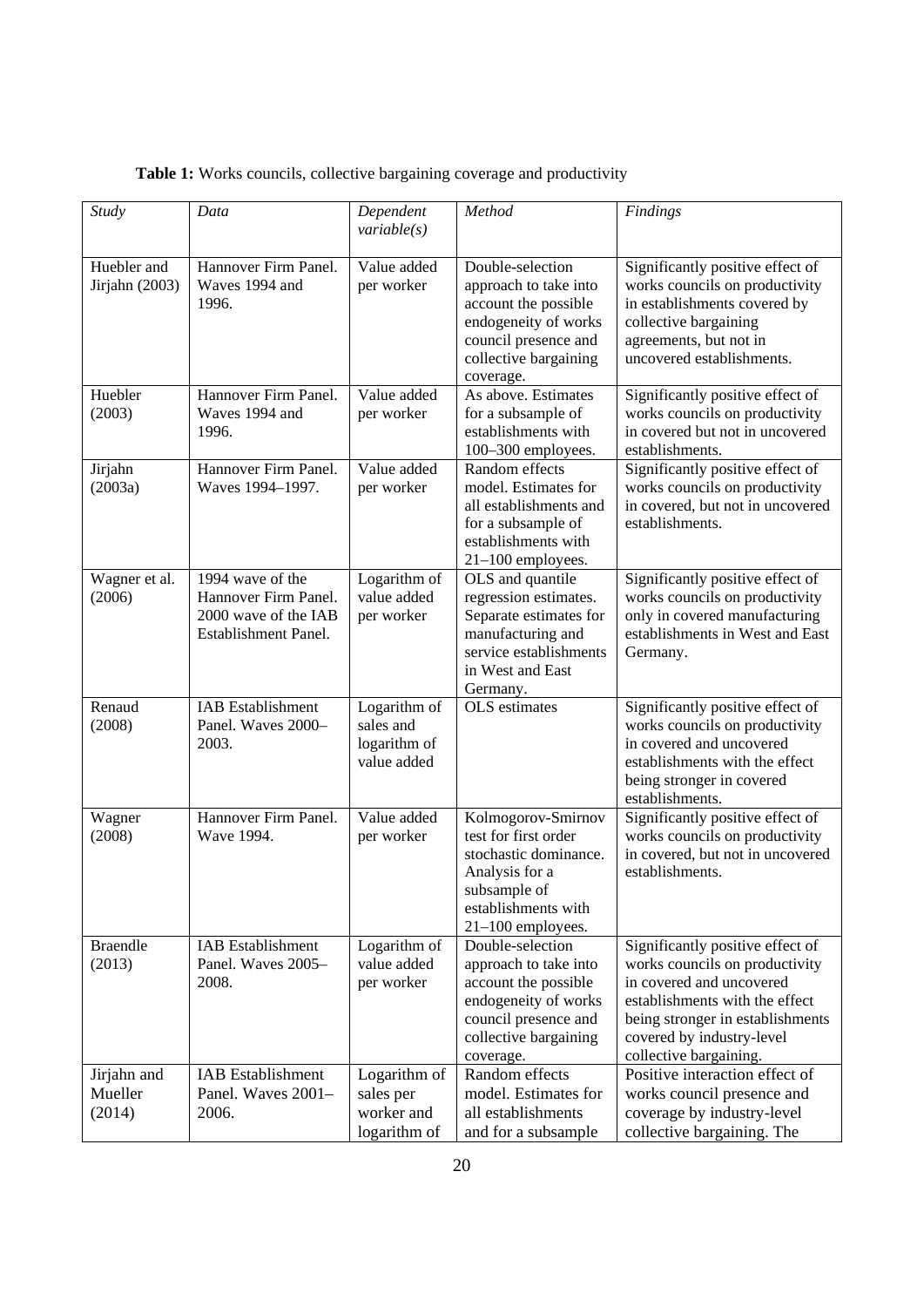|  | value added | of establishments | interaction effect is statistically |
|--|-------------|-------------------|-------------------------------------|
|  | per worker  | with $21-100$     | significant in the estimates for    |
|  |             | employees.        | all establishments, but not in      |
|  |             |                   | the estimates for                   |
|  |             |                   | establishments with $21-100$        |
|  |             |                   | employees.                          |

The population of the Hannover Firm Panel is all manufacturing establishments with at least five employees in the federal state of Lower Saxony (Gerlach et al. 2003). The population of the IAB Establishment Panel is all establishments with at least one employee covered by social insurance in all sectors in Germany (Fischer et al. 2009).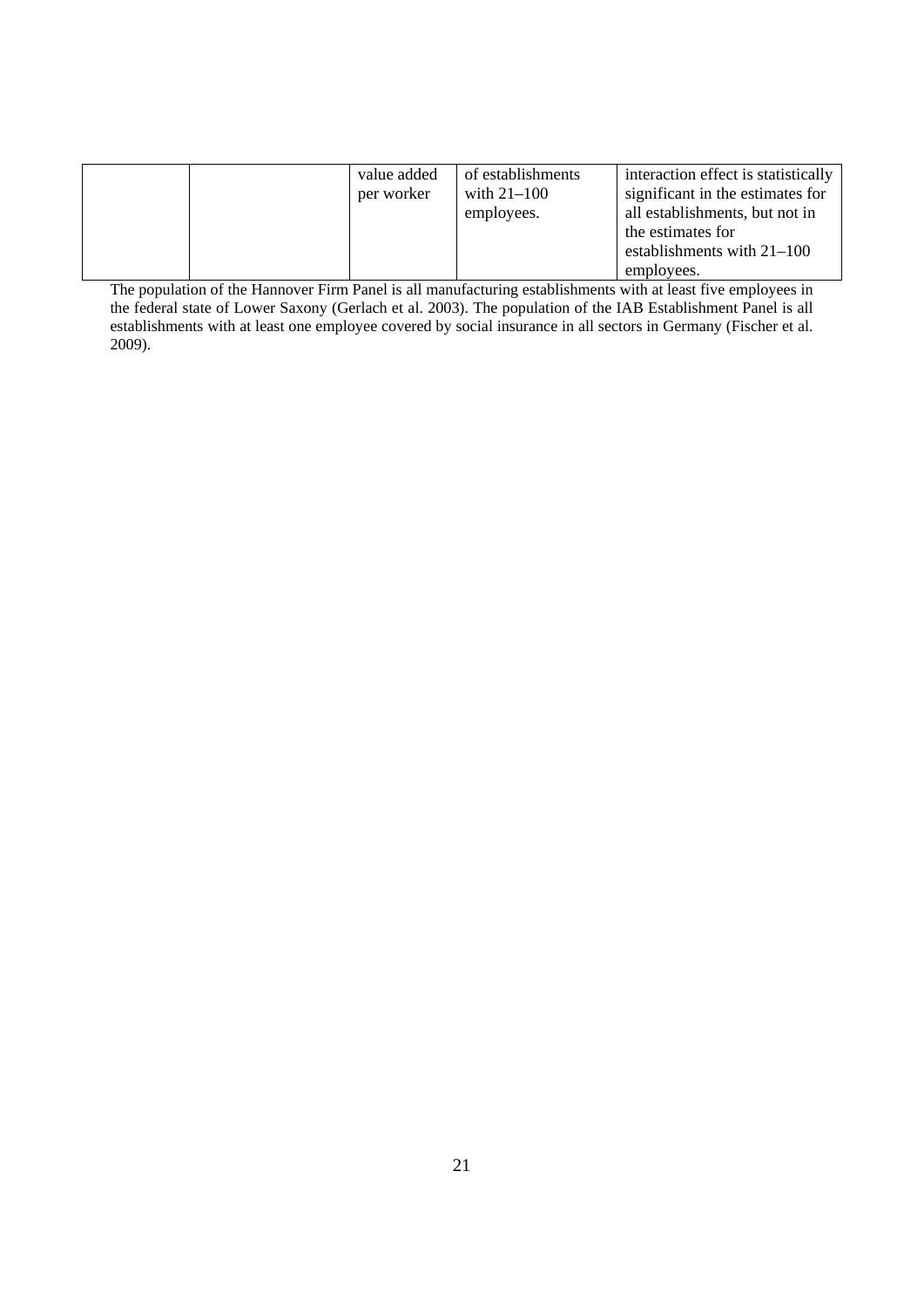| <b>Table 2:</b> Alternative measures of establishment performance |  |  |
|-------------------------------------------------------------------|--|--|
|-------------------------------------------------------------------|--|--|

| $\overline$ <i>Study</i>         | Data                                                | Dependent variable $(s)$                                                                      | Method                                                                                                                                                             | Findings                                                                                                                                                                                                                  |  |  |
|----------------------------------|-----------------------------------------------------|-----------------------------------------------------------------------------------------------|--------------------------------------------------------------------------------------------------------------------------------------------------------------------|---------------------------------------------------------------------------------------------------------------------------------------------------------------------------------------------------------------------------|--|--|
| <b>HRM</b> practices             |                                                     |                                                                                               |                                                                                                                                                                    |                                                                                                                                                                                                                           |  |  |
| Heywood et<br>al. (1998)         | Hannover Firm<br>Panel. Wave<br>1994.               | Use of piece rates and<br>use of profit sharing.                                              | Probit                                                                                                                                                             | Significantly positive effect of<br>works councils on the use of piece<br>rates and profit sharing in covered,<br>but not in uncovered<br>establishments.                                                                 |  |  |
| Heywood<br>and Jirjahn<br>(2002) | Hannover Firm<br>Panel. Waves<br>1994 and 1996.     | Use of various types<br>of performance pay.                                                   | Probit                                                                                                                                                             | Significantly positive effect of<br>works councils on the use of<br>various types of performance pay in<br>covered, but not in uncovered<br>establishments.                                                               |  |  |
| Jirjahn<br>(2002)                | Hannover Firm<br>Panel. Wave<br>1996.               | Use of various types<br>of HRM systems.                                                       | Multinomial logit                                                                                                                                                  | Works councils in covered<br>establishments exert a significantly<br>positive impact on the use of a<br>innovative HRM system relying on<br>group incentives, teams, and<br>training.                                     |  |  |
| Heywood<br>and Jirjahn<br>(2009) | IAB<br>Establishment<br>Panel. Wave<br>2002.        | Provision of various<br>types of family<br>friendly practices by<br>the establishment.        | Probit                                                                                                                                                             | Share of female employees is<br>positively associated with the<br>provision of family friendly<br>practices, specifically if there is a<br>works council and the<br>establishment is covered by<br>collective bargaining. |  |  |
|                                  |                                                     |                                                                                               | Personnel turnover                                                                                                                                                 |                                                                                                                                                                                                                           |  |  |
| Frick and<br>Moeller<br>(2003)   | IAB<br>Establishment<br>Panel. Wave<br>2000.        | Log odds of personnel<br>turnover                                                             | OLS estimates.<br>Estimates for all<br>establishments and<br>separate estimates for<br>the manufacturing and<br>the service sector in<br>West and East<br>Germany. | Works councils significantly reduce<br>personnel turnover with the effect<br>being more pronounced in covered<br>establishments.                                                                                          |  |  |
| Pfeifer<br>(2011)                | <b>IAB</b><br>Establishment<br>Panel. Wave<br>2003. | Logarithm of<br>voluntary quits by<br>employees                                               | Tobit. Estimates for<br>all establishments and<br>for a subsample of<br>establishments with<br>$21-100$ employees.                                                 | Works councils significantly reduce<br>quits only in establishments<br>covered by industry-level collective<br>bargaining.                                                                                                |  |  |
| Heywood et<br>al. (2010)         | IAB<br>Establishment<br>Panel. Wave<br>2002.        | Employing older<br>workers and hiring<br>older workers.                                       | Probit. Estimates for a<br>subsample of<br>establishments in the<br>federal state of Lower<br>Saxony.                                                              | Positive interaction effect of works<br>councils and collective bargaining<br>coverage on employing older<br>workers. Negative interaction effect<br>on hiring older workers.                                             |  |  |
|                                  |                                                     |                                                                                               | <b>Innovation</b>                                                                                                                                                  |                                                                                                                                                                                                                           |  |  |
| Jirjahn<br>(2012)                | Hannover Firm<br>Panel. Wave<br>1995.               | Innovation success<br>(share of the<br>establishment's sales<br>generated by new<br>products) | Tobit                                                                                                                                                              | Positive interaction effect of works<br>council incidence and collective<br>bargaining coverage on innovation<br>success.                                                                                                 |  |  |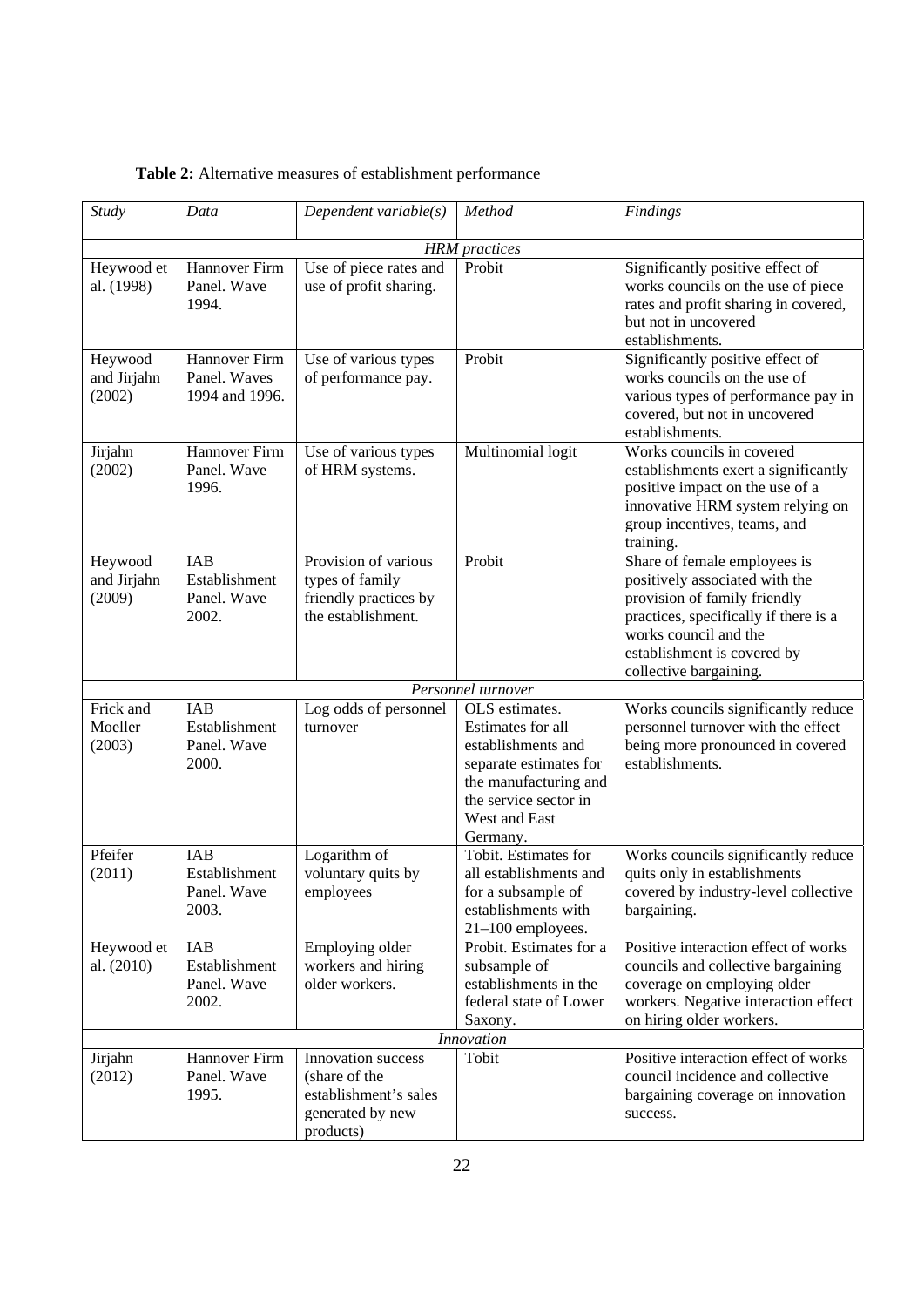|         |                |                     | Profit                   |                                    |
|---------|----------------|---------------------|--------------------------|------------------------------------|
| Huebler | Hannover Firm  | Profit (value added | Double-selection         | Significantly positive effect of   |
| (2003)  | Panel. Waves   | minus wages) per    | approach to take into    | works councils on profitability in |
|         | 1994 and 1996. | employee            | account the possible     | covered but not in uncovered       |
|         |                |                     | endogeneity of works     | establishments.                    |
|         |                |                     | council presence and     |                                    |
|         |                |                     | collective bargaining    |                                    |
|         |                |                     | coverage. Estimates      |                                    |
|         |                |                     | for a subsample of       |                                    |
|         |                |                     | establishments with      |                                    |
|         |                |                     | $100-300$ employees.     |                                    |
| Mueller | IAB            | Profit (value added | <b>Treatment effects</b> | Significantly positive effect of   |
| (2011)  | Establishment  | minus wages) per    | model to account for     | works councils on profitability in |
|         | Panel. Waves   | employee            | the possible             | covered but not in uncovered       |
|         | 1996–2007.     |                     | endogeneity of works     | establishments.                    |
|         |                |                     | council presence.        |                                    |
|         |                |                     | Estimates for a          |                                    |
|         |                |                     | subsample of             |                                    |
|         |                |                     | establishments with      |                                    |
|         |                |                     | $21-300$ employees.      |                                    |

The population of the Hannover Firm Panel is all manufacturing establishments with at least five employees in the federal state of Lower Saxony (Gerlach et al. 2003). The population of the IAB Establishment Panel is all establishments with at least one employee covered by social insurance in all sectors in Germany (Fischer et al. 2009).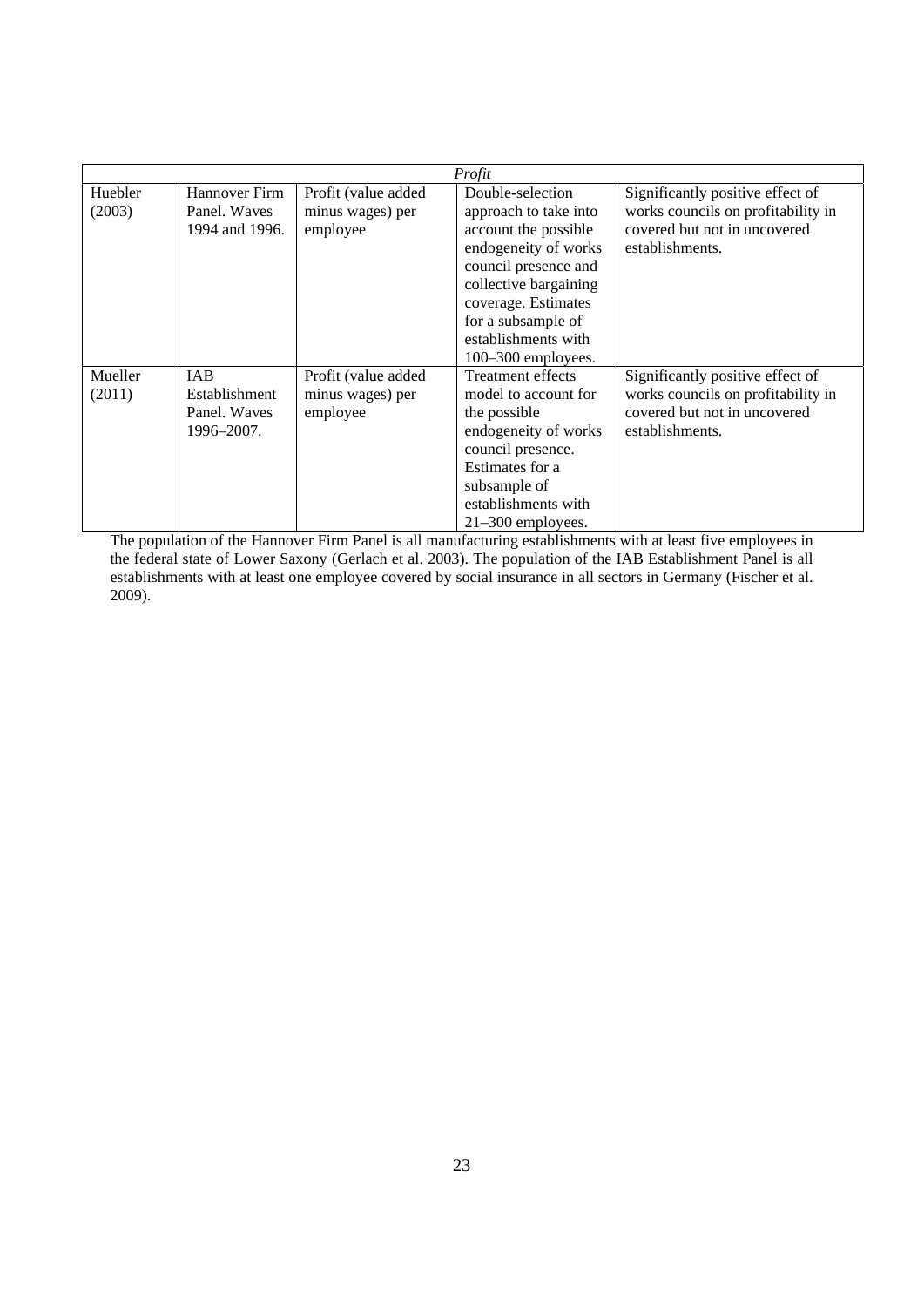|  |  | Table 3: Works councils, collective bargaining and wages |
|--|--|----------------------------------------------------------|
|  |  |                                                          |

| <b>Study</b>                     | Data                                                                                  | Dependent<br>variable(s)                                                 | Method                                                                                                                                                                                           | Findings                                                                                                                                                               |
|----------------------------------|---------------------------------------------------------------------------------------|--------------------------------------------------------------------------|--------------------------------------------------------------------------------------------------------------------------------------------------------------------------------------------------|------------------------------------------------------------------------------------------------------------------------------------------------------------------------|
| Jirjahn and<br>Klodt<br>(1999)   | Hannover<br>Firm Panel.<br><b>Waves</b> 1994-<br>1996.                                | Logarithm of<br>wage per<br>employee                                     | Random effects estimates                                                                                                                                                                         | Significantly positive effect of<br>works councils on wages only in<br>uncovered but not in covered<br>establishments.                                                 |
| Huebler and<br>Jirjahn<br>(2003) | Hannover<br>Firm Panel.<br><b>Waves 1994</b><br>and 1996.                             | Wage per<br>employee                                                     | Double-selection approach<br>to take into account the<br>possible endogeneity of<br>works council presence and<br>collective bargaining<br>coverage.                                             | Significantly positive effect of<br>works councils on wages only in<br>uncovered but not in covered<br>establishments.                                                 |
| Huebler<br>(2003)                | Hannover<br>Firm Panel.<br>Waves 1994<br>and 1996.                                    | Wage per<br>employee                                                     | As above. Estimates for a<br>subsample of<br>establishments with 100-<br>300 employees.                                                                                                          | No significant effect of works<br>councils on wages.                                                                                                                   |
| Jirjahn<br>(2003b)               | Hannover<br>Firm Panel.<br><b>Waves 1994-</b><br>1996.                                | Logarithm of<br>wage per<br>employee                                     | OLS. Estimates for a<br>subsample of<br>establishments with $21 -$<br>100 employees.                                                                                                             | Significantly positive effect of<br>works councils on wages in covered<br>and uncovered establishments with<br>the effect being weaker in covered<br>establishments.   |
| Guertzgen<br>(2009)              | <b>IAB</b> Linked<br>Employer-<br>Employee<br>Dataset.<br><b>Waves</b> 1995-<br>2001. | Logarithm of the<br>individual wage                                      | First-differenced<br>regressions. Estimates for a<br>subsample of employees in<br>manufacturing<br>establishments.                                                                               | Significantly positive effect of<br>works councils on wages only in<br>establishments covered by industry-<br>level collective bargaining.                             |
| Addison et<br>al. (2010)         | <b>IAB</b> Linked<br>Employer-<br>Employee<br>Dataset.<br>Wave 2001.                  | Logarithm of the<br>individual wage                                      | Double-selection approach<br>to take into account the<br>possible endogeneity of<br>works council presence and<br>collective bargaining<br>coverage.                                             | Significantly positive effect of<br>works councils on wages in covered<br>and uncovered establishments with<br>the effect being stronger in covered<br>establishments. |
| Gerlach and<br>Meyer<br>(2010)   | IAB<br>Establishment<br>Panel. Waves<br>2001 and<br>2005.                             | Wage per<br>employee                                                     | As above. Estimates for a<br>subsample of<br>establishments in the<br>federal state of Lower<br>Saxony.                                                                                          | Significantly positive effect of<br>works councils on wages only in<br>covered but not in uncovered<br>establishments.                                                 |
| Guertzgen<br>(2010)              | IAB<br>Establishment<br>Panel. Waves<br>1995-2002.                                    | Logarithm of<br>wage per<br>employee                                     | Selection approach to take<br>into account the possible<br>endogeneity of collective<br>bargaining coverage.<br>Estimates for a subsample<br>of establishments from the<br>manufacturing sector. | Significantly positive effect of<br>works councils on wages only in<br>establishments covered by industry-<br>level or firm-level collective<br>bargaining.            |
| Jirjahn and<br>Kraft (2010)      | Hannover<br>Firm Panel.<br>Wave 1997.                                                 | Intra-<br>establishment<br>wage inequality<br>(difference<br>between the | Least absolute deviation<br>regression.                                                                                                                                                          | Works councils reduce intra-<br>establishment wage inequality with<br>the effect being weaker in covered<br>establishments.                                            |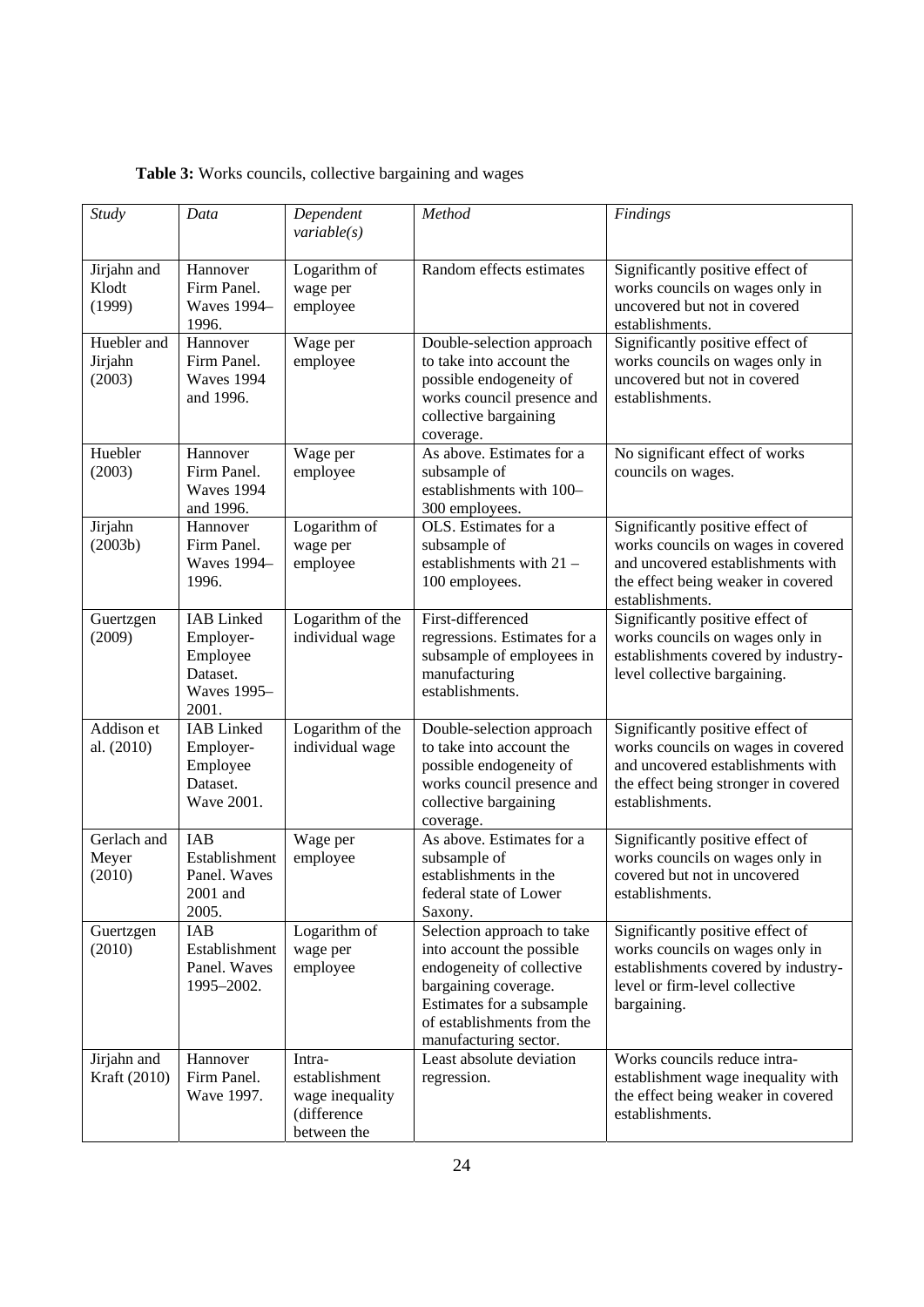|                           |                                                                                       | wages of skilled<br>and unskilled<br>workers) |                                                                                                                                                      |                                                                                                                                                                                                                                           |
|---------------------------|---------------------------------------------------------------------------------------|-----------------------------------------------|------------------------------------------------------------------------------------------------------------------------------------------------------|-------------------------------------------------------------------------------------------------------------------------------------------------------------------------------------------------------------------------------------------|
| Blien et al.<br>(2013)    | <b>IAB</b> Linked<br>Employer-<br>Employee<br>Dataset.<br><b>Waves 1998-</b><br>2006. | Logarithm of the<br>individual wage           | OLS. Estimates for a<br>subsample of full-time<br>employees in West German<br>establishments.                                                        | Significantly positive effect of<br>works councils on wages in covered<br>and uncovered establishments with<br>the effect being more pronounced<br>in establishments covered by<br>industry-level or firm-level<br>collective bargaining. |
| <b>Braendle</b><br>(2013) | <b>IAB</b><br>Establishment<br>Panel. Waves<br>$2005 - 2008.$                         | Logarithm of<br>wage per<br>employee          | Double-selection approach<br>to take into account the<br>possible endogeneity of<br>works council presence and<br>collective bargaining<br>coverage. | Significantly positive effect of<br>works councils on wages with the<br>effect being similar in covered and<br>uncovered establishments.                                                                                                  |

The population of the Hannover Firm Panel is all manufacturing establishments with at least five employees in the federal state of Lower Saxony (Gerlach et al. 2003). The population of the IAB Establishment Panel is all establishments with at least one employee covered by social insurance in all sectors in Germany (Fischer et al. 2009). The IAB Linked Employer-Employee Dataset combines worker data from the Employment Statistics Register and establishment data from the IAB Establishment Panel (Alda et al. 2005).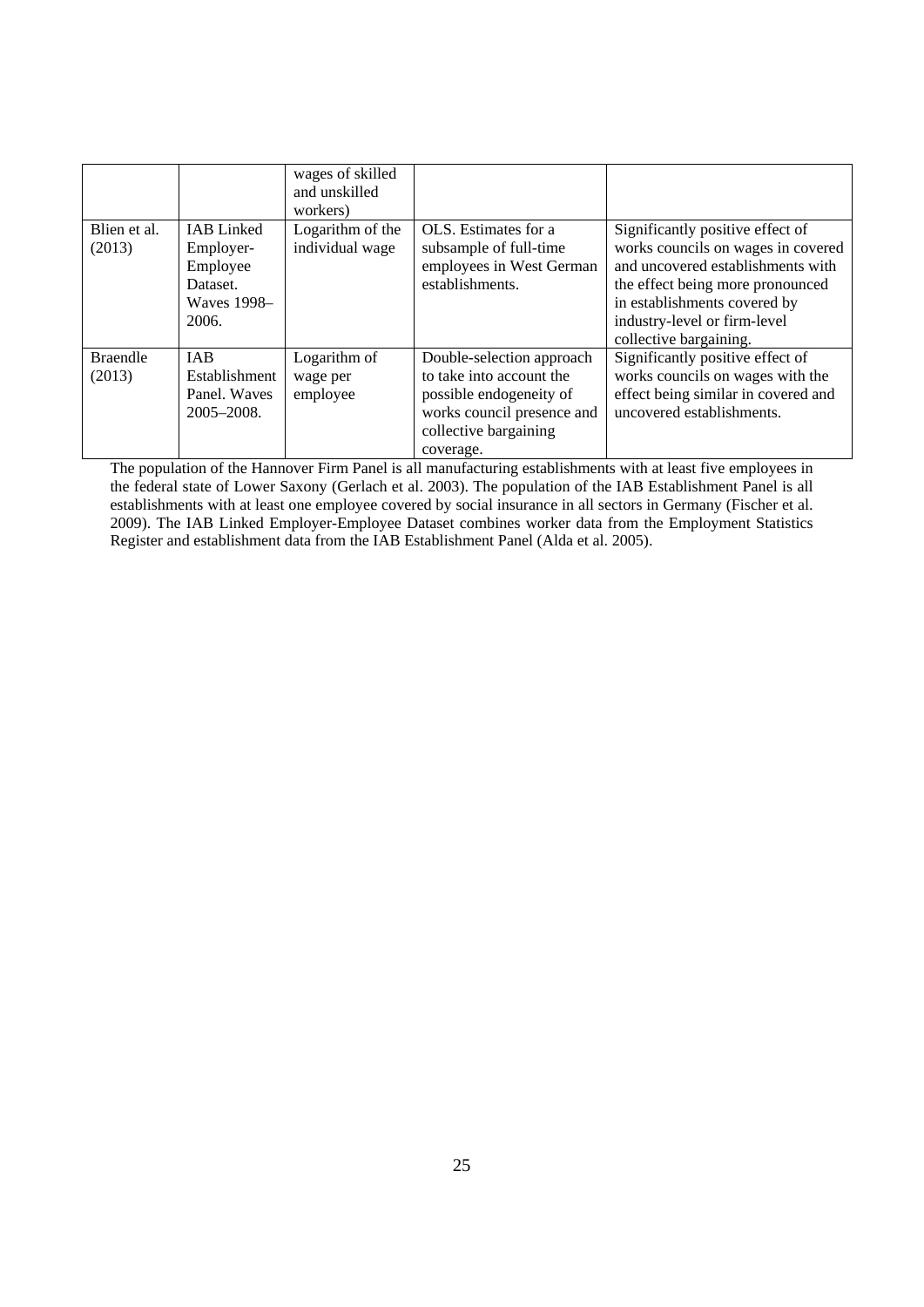#### **References**

- Addison, John T. 2009. *The Economics of Codetermination Lessons from the German Experience*. Palgrave Macmillan.
- Addison, John T., Claus Schnabel and Joachim Wagner. 2001. "Works Councils in Germany: Their Effects on Establishment Performance," *Oxford Economic Papers* 53: 659 – 694.
- Addison, John T., Paulino Teixeira and Thomas Zwick. 2010. "German Works Councils and the Anatomy of Wages," *Industrial and Labor Relations Review* 63: 247 – 270.
- Alda, H., S. Bender and H. Gartner. 2005. "The Linked Employer-Employee Dataset Created from the IAB Establishment Panel and the Process-produced Data of the IAB (LIAB)," *Schmollers Jahrbuch* 125: 327 – 336.
- Askildsen, Jan Erik, Uwe Jirjahn and Stephen Smith. 2006. "Works Councils and Environmental Investment: Theory and Evidence from German Panel Data," *Journal of Economic Behavior and Organization* 60: 346 – 372.
- Behrens, Martin. 2009. "Still Married after All These Years? Union Organizing and the Role of Works Councils in German Industrial Relations," *Industrial and Labor Relations Review*  63: 275 – 93.
- Blien, Uwe, Wolfgang Dauth, Thorsten Schank and Claus Schnabel. 2013. "The Institutional Context of an Empirical Law: The Wage Curve under Different Regimes of Collective Bargaining," *British Journal of Industrial Relations* 51: 59 – 79.
- Braendle, Tobias. 2013. "Flexible Collective Bargaining Agreements: Still a Moderating Effect on Works Council Behaviour?" IAW Discussion Papers No. 96, Tuebingen.
- Fischer, G., F. Janik, D. Mueller and A. Schmucker. 2009. "The IAB Establishment Panel Things Users Should Know," *Schmollers Jahrbuch* 129: 133 – 148.
- Freeman, Richard B. and Robert Gibbons. 1995. "Getting Together and Breaking Apart: The Decline of Centralized Collective Bargaining," In R. B. Freeman and L. F. Katz, eds., *Differences and Changes in Wage Structures*. Chicago: University of Chicago Press, 345 – 370.
- Freeman, Richard B. and Edward P. Lazear. 1995. "An Economic Analysis of Works Councils," in J. Rogers and W. Streeck, eds., *Works Councils – Consultation, Representation and Cooperation in Industrial Relations*, Chicago: University of Chicago Press: 27 – 52.
- Freeman, Richard B. and James L. Medoff. 1984. *What Do Unions Do?* New York: Basic Books.
- Freeman, Richard B. and Joel Rogers. 1999. *What Workers Want*. Cornell University Press ILR Press.
- Frick, Bernd and Iris Moeller. 2003. "Mandated Works Councils and Firm Performance: Labor Productivity and Personnel Turnover in German Establishments," *Schmollers Jahrbuch*  123: 423 – 454.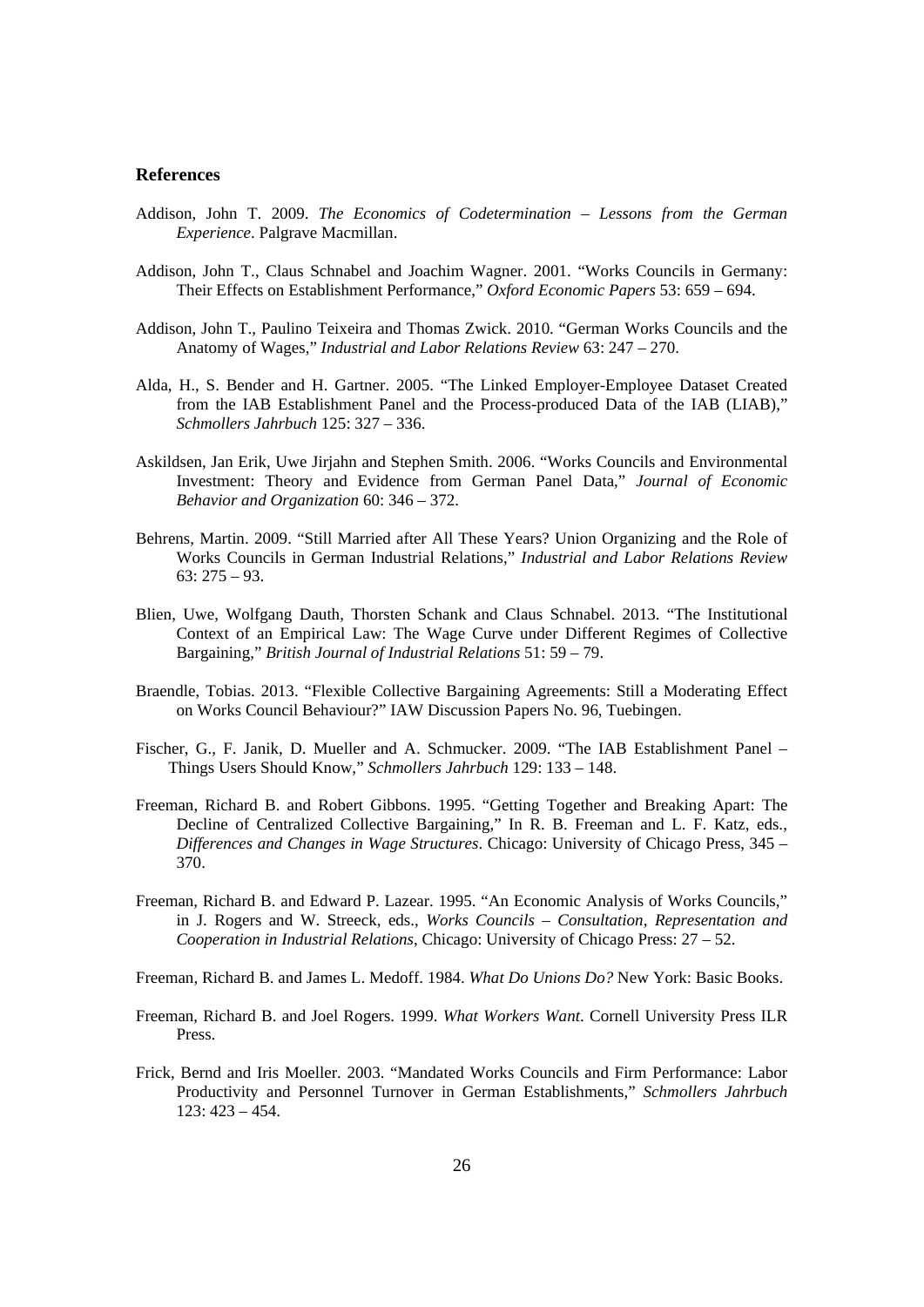- Frick, Bernd and Dieter Sadowski. 1995. "Works Councils, Unions and Firm Performance," in F. Buttler, W. Franz, R. Schettkat and D. Soskice, eds., *Institutional Frameworks and Labor Market Performance: Comparative Views on the U.S. and German Economies*. New York, Routledge:  $46 - 81$ .
- Gerlach, Knut, Olaf Huebler and Wolfgang Meyer. 2003. "The Hannover Firm Panel (HFP)," *Schmollers Jahrbuch* 123: 463 – 470.
- Gerlach, Knut and Wolfgang Meyer. 2010. "Wage Effects of Works Councils and Collective Agreements in Germany: The Anatomy of Wages and Productivity," in C. Brown, B. Eichengreen and M. Reich, eds., *Labor in the Era of Globalization*, Cambridge University Press: 295 – 316.
- Guertzgen, Nicole. 2009. "Rent Sharing and Collective Bargaining Coverage: Evidence from Linked Employer-Employee Data," *Scandinavian Journal of Economics* 111: 323 – 349.
- Guertzgen, Nicole. 2010. "Rent Sharing and Collective Wage Contracts Evidence from German Establishment Data," *Applied Economics* 42: 2835 – 2854.
- Haskel, J. 1991. "Imperfect Competition, Work Practices and Productivity Growth," *Oxford Bulletin of Economics and Statistics* 53: 265 – 279.
- Heywood, John S., Olaf Huebler and Uwe Jirjahn 1998. "Variable Payment Schemes and Industrial Relations: Evidence from Germany," *Kyklos* 51: 237 – 257.
- Heywood, John S. and Uwe Jirjahn. 2002. "Payment Schemes and Gender in Germany," *Industrial and Labor Relations Review* 56: 44 – 64.
- Heywood, John S. and Uwe Jirjahn. 2009. "Family Friendly Practices and Worker Representation: German Evidence," *Industrial Relations* 48: 121 – 145.
- Heywood, John S., Uwe Jirjahn and Georgi Tsertsvadze. 2010. "Hiring Older Workers and Employing Older Workers: German Evidence," *Journal of Population Economics* 23: 595  $-615.$
- Hogan, C. 2001. "Enforcement of Implicit Contracts through Unions," *Journal of Labor Economics* 19: 171 – 195.
- Huebler, Olaf. 2003. "Zum Einfluss des Betriebsrats in mittelgroßen Unternehmen auf Investitionen, Löhne, Produktivität und Renten – Empirische Befunde, " in: Goldschmidt N., ed., *Wunderbare Wirtschaftswelt – Die New Economy und ihre Herausforderungen*, Nomos, Baden-Baden: 77 – 94.
- Huebler, Olaf and Uwe Jirjahn. 2003. "Works Councils and Collective Bargaining in Germany: The Impact on Productivity and Wages," *Scottish Journal of Political Economy* 50: 1 – 21.
- Jenkins, Jean and Paul Blyton. 2008. "Works Councils," in P. Blyton, N. Bacon, J. Fiorito and E. Heery, eds., *The Sage Handbook of Industrial Relations*, London: Sage: 346 – 357.
- Jirjahn, Uwe. 2002. "The German Experience with Performance Pay," in: Michelle Brown and John S. Heywood, eds., *Paying for Performance: An International Comparison*, New York,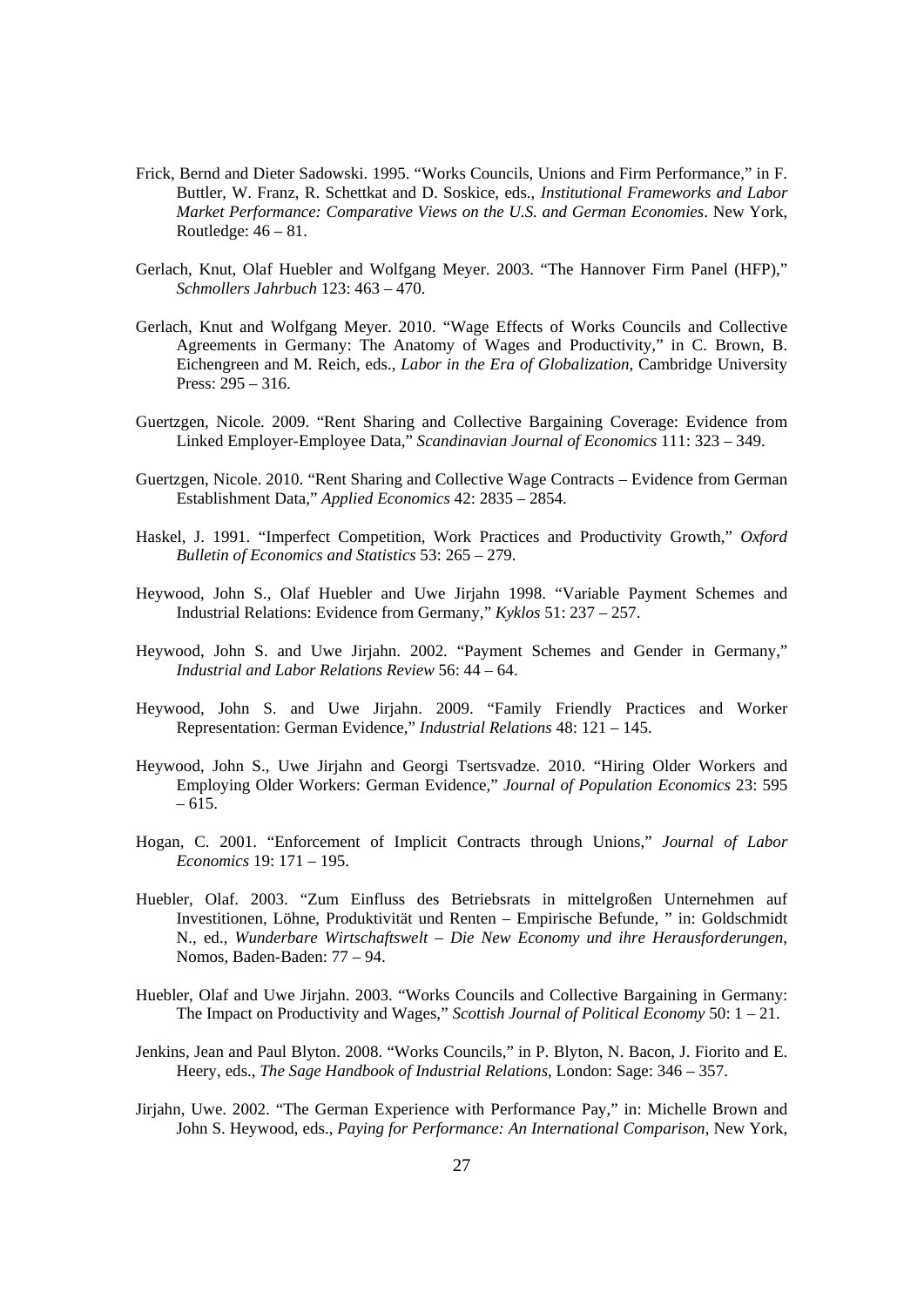M.E. Sharpe: 148 – 178.

- Jirjahn, Uwe. 2003a. "Produktivitätswirkungen betrieblicher Mitbestimmung Welchen Einfluss haben Betriebsgröße und Tarifbindung?" *Zeitschrift für Betriebswirtschaft* 73: 63 – 85.
- Jirjahn, Uwe. 2003b. "Betriebsräte, Tarifverträge und betriebliches Lohnniveau," *Mitteilungen aus der Arbeitsmarkt- und Berufsforschung* 36: 649 *–* 660.
- Jirjahn, Uwe. 2011. "Ökonomische Wirkungen der Mitbestimmung in Deutschland Ein Update," *Schmollers Jahrbuch* 131: 3 – 57.
- Jirjahn, Uwe. 2012. "Industrielle Beziehungen und Innovationserfolg," in Knut Gerlach, Olaf Hübler and Stephan Thomsen, eds., *Arbeitsmarkt und Arbeitsmarktpolitik in Niedersachsen*, NIW Vortragsreihe Band 18, Hannover: 43 – 53.
- Jirjahn, Uwe and Thomas Klodt. 1999. "Lohnhöhe, industrielle Beziehungen und Produktmärkte," in Lutz Bellmann, Susanne Kohaut und Manfred Lahner, eds., *Zur Entwicklung von Lohn und Beschäftigung auf der Basis von Betriebs- und Unternehmensdaten*, Nuremberg, BeitrAB: 27 – 54.
- Jirjahn, Uwe and Kornelius Kraft. 2010. "Teamwork and Intra-Firm Wage Dispersion Among Blue-Collar Workers," *Scottish Journal of Political Economy* 57: 404 – 429.
- Jirjahn, Uwe and Steffen Mueller. 2014. "Nonunion Worker Representation, Foreign Owners and Firm Performance," *Oxford Economic Papers* 66: 140 – 163.
- Kaufman, Bruce E. and David I. Levine. 2000. "An Economic Analysis of Employee Representation," in Bruce E. Kaufman and David I. Levine, eds., *Nonunion Employee Representation: History, Contemporary Practice, and Policy*. New York: M.E. Sharpe: 149 – 175.
- Klodt, Thomas and Wolfgang Meyer. 1998. "Empirical Analysis of Inter-firm Differences in Trade Union Density," Discussion Paper No. 13, Forschungsstelle Firmenpanel, Universität Hannover.
- Lindbeck, Assar and Dennis Snower. 2001. "Centralized Bargaining and Reorganized Work: Are They Compatible?" *European Economic Review* 45: 1851 – 1875.
- McCain, R. A. 1980. "A Theory of Codetermination," *Zeitschrift für Nationalökonomie* 40: 65 90.
- Moene, K. O., M. Wallerstein and M. Hoel. 1993. "Bargaining Structure and Economic Performance," in R. J. Flanagan, K. O. Moene and M. Wallerstein, eds., *Trade Union Behavior, Pay Bargaining, and Economic Performance*, Oxford: Clarendon Press: 63 – 131.
- Mueller, Steffen. 2011. "Works Councils and Firm Profits Revisited," *British Journal of Industrial Relations* 49: s27 – s43.
- Mueller-Jentsch, W. 1995. "Germany: From Collective Voice to Co-Management," in J. Rogers and W. Streeck, eds., *Works Councils – Consultation, Representation and Cooperation in*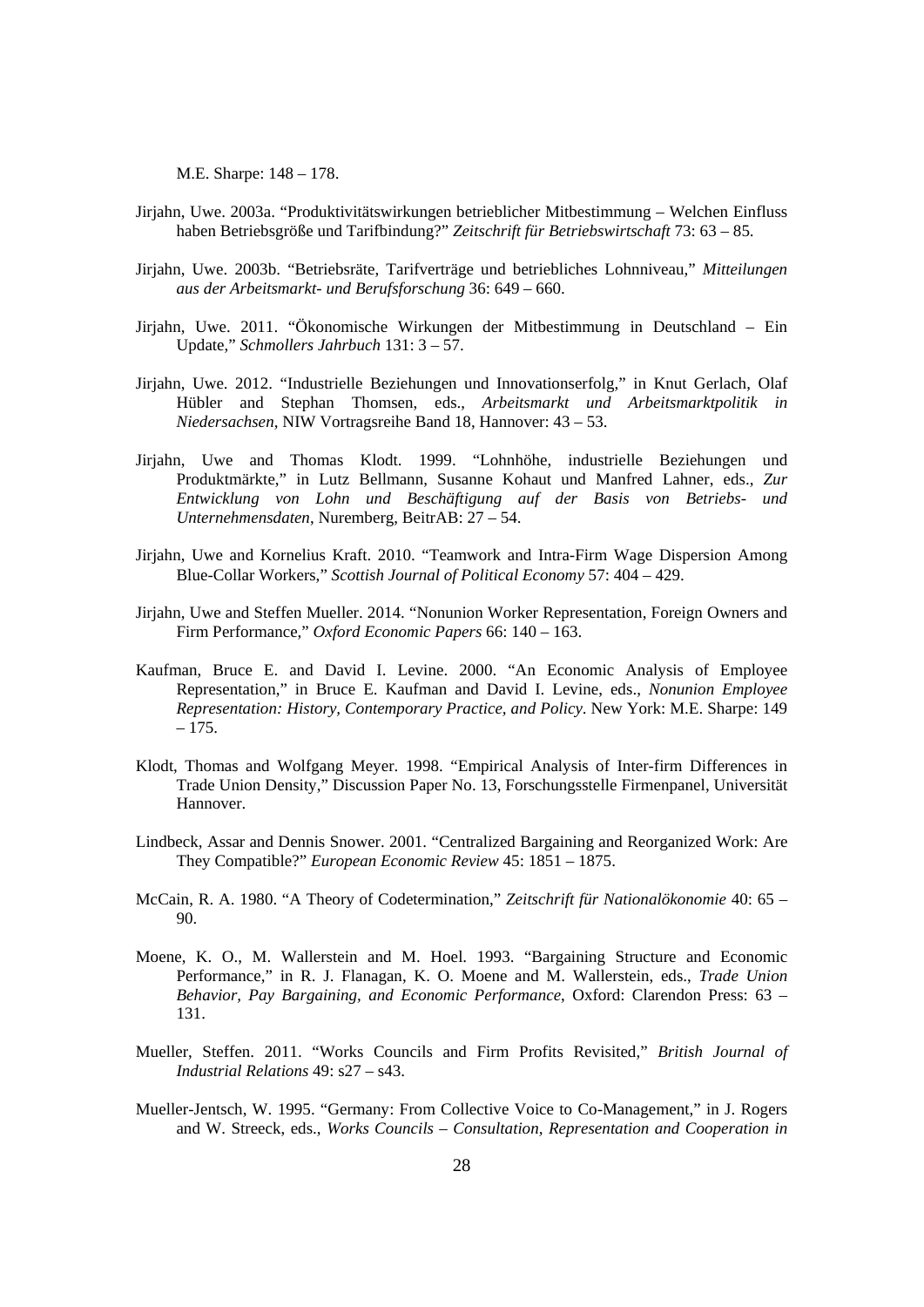*Industrial Relations*, Chicago: University of Chicago Press: 53 – 78.

Muthoo, Abhinay. 1999. *Bargaining Theory with Applications*. Cambridge University Press.

- Nickell, S. and D. Nicolitsas. 1997. "Wages, Restrictive Practices and Productivity," *Labour Economics* 4: 201 – 221.
- Nickell, S., S. Wadhwani and M. Wall. 1992. "Productivity Growth in U.K. Companies, 1975- 1986," *European Economic Review* 36: 1055 – 1091.
- Pfeifer, Christian. 2011. "Works Councils, Union Bargaining, and Quits in German Firms," *Economic and Industrial Democracy* 32: 243 – 260.
- Renaud, S. 2008. *Arbeitnehmermitbestimmung im Strukturwandel.* Metropolis.
- Rogers, Joel and Wolfgang Streek. 1995. *Works Councils Consultation, Representation and Cooperation*. Chicago: University of Chicago Press.
- Svejnar, J. 1982. "On the Theory of a Participatory Firm," *Journal of Economic Theory* 27: 313 330.
- Smith, Stephen C. 1991. "On the Economic Rationale for Codetermination Law," *Journal of Economic Behavior and Organization* 12: 261 – 281.
- Smith, Stephen C. 2006. "Employee Participation Rights in Corporate Governance: Economic Rationale, a Test of a Leading Theory, and Some Modest Policy Proposals," in *Advances in the Economic Analysis of Participatory and Labor Managed Firms*, edited by Panu Kalmi and Mark Klinedinst, Amsterdam, Elsevier: 105 – 146.
- Stephan, Gesine and Knut Gerlach. 2005. "Wage Settlements and Wage Setting: Results from a Multi-Level Model," *Applied Economics* 37: 2297 – 2306.
- Wagner, Joachim. 2008. "German Works Councils and Productivity: First Evidence from a Nonparametric Test," *Applied Economics Letters* 15: 727 – 730.
- Wagner, Joachim, Thorsten Schank, Claus Schnabel and John T. Addison. 2006. "Works Councils, Labor Productivity and Plant Heterogeneity: First Evidence from Quantile Regressions," *Jahrbücher für Nationalökonomie und Statistik* 226: 505 – 18.